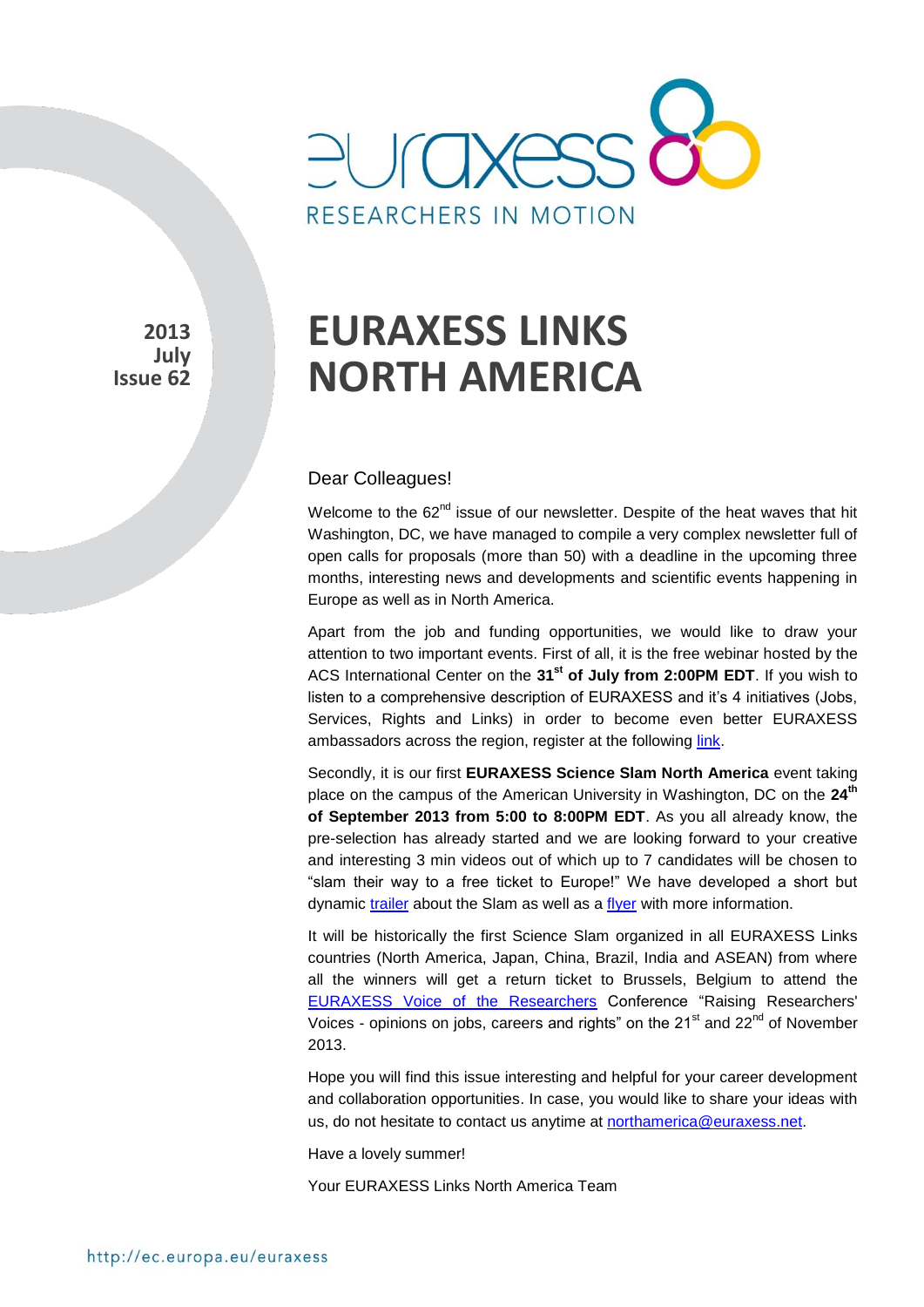# **Contents**

| 1 |                                                                                                                                                |
|---|------------------------------------------------------------------------------------------------------------------------------------------------|
|   | Update on Horizon 2020: Agreement on the EU's next Framework Program                                                                           |
| 2 |                                                                                                                                                |
|   |                                                                                                                                                |
|   | 2.2 EURAXESS Links North America at the American Society of Plant<br>Biologists' Annual Meeting 2013, July 20-24 Providence, Rhode Island<br>8 |
|   | 2.3 Free American Chemical Society (ACS) webinar on July 31, 2013 8                                                                            |
|   | 2.4 EURAXESS Links Norh America at NCURA 55th Annual Meeting on 6                                                                              |
| 3 |                                                                                                                                                |
|   | 3.1 EU and industry join forces to invest €22 billion in research and                                                                          |
|   | 3.2 U.S. returns to top five on Global Innovation Index July 11, 2013 9                                                                        |
|   | 3.3 A Marie Curie Fellow treats stroke patients with video games9                                                                              |
|   |                                                                                                                                                |
|   |                                                                                                                                                |
|   |                                                                                                                                                |
|   | 3.7 Unique study looks at global population projections up to 2100 10                                                                          |
| 4 |                                                                                                                                                |
|   |                                                                                                                                                |
|   |                                                                                                                                                |
|   | 4.3 Europe: European Cooperation in Science and Technology (COST).11                                                                           |
|   |                                                                                                                                                |
|   |                                                                                                                                                |
|   | 4.6 Europe: European Respiratory Society: Short-Term Research                                                                                  |
|   | 4.7 Europe: EMBO: ERS EMBO Fellowships: short-term Fellowships (1 to                                                                           |
|   | 4.8 Austria: Database of scholarships and research grants available 12                                                                         |

EURAXESS Links North America News is a monthly electronic newsletter, edited by EURAXESS Links North America, which provides information of specific interest to European and non-European researchers in the US who are interested in the European research landscape and conducting research in Europe or with European partners.

The information contained in this publication is intended for personal use only. It should not be taken in any way to reflect the views of the European Commission nor of the Delegation of the European Union to the US.

Please email to northamerica@euraxess.net for any comments on this newsletter, contributions you would like to make, if you think any other colleagues would be interested in receiving this newsletter, or if you wish to unsubscribe.

Editor: Viktoria BODNAROVA and Jean-Michel SERS, EURAXESS Links North America, Regional Representatives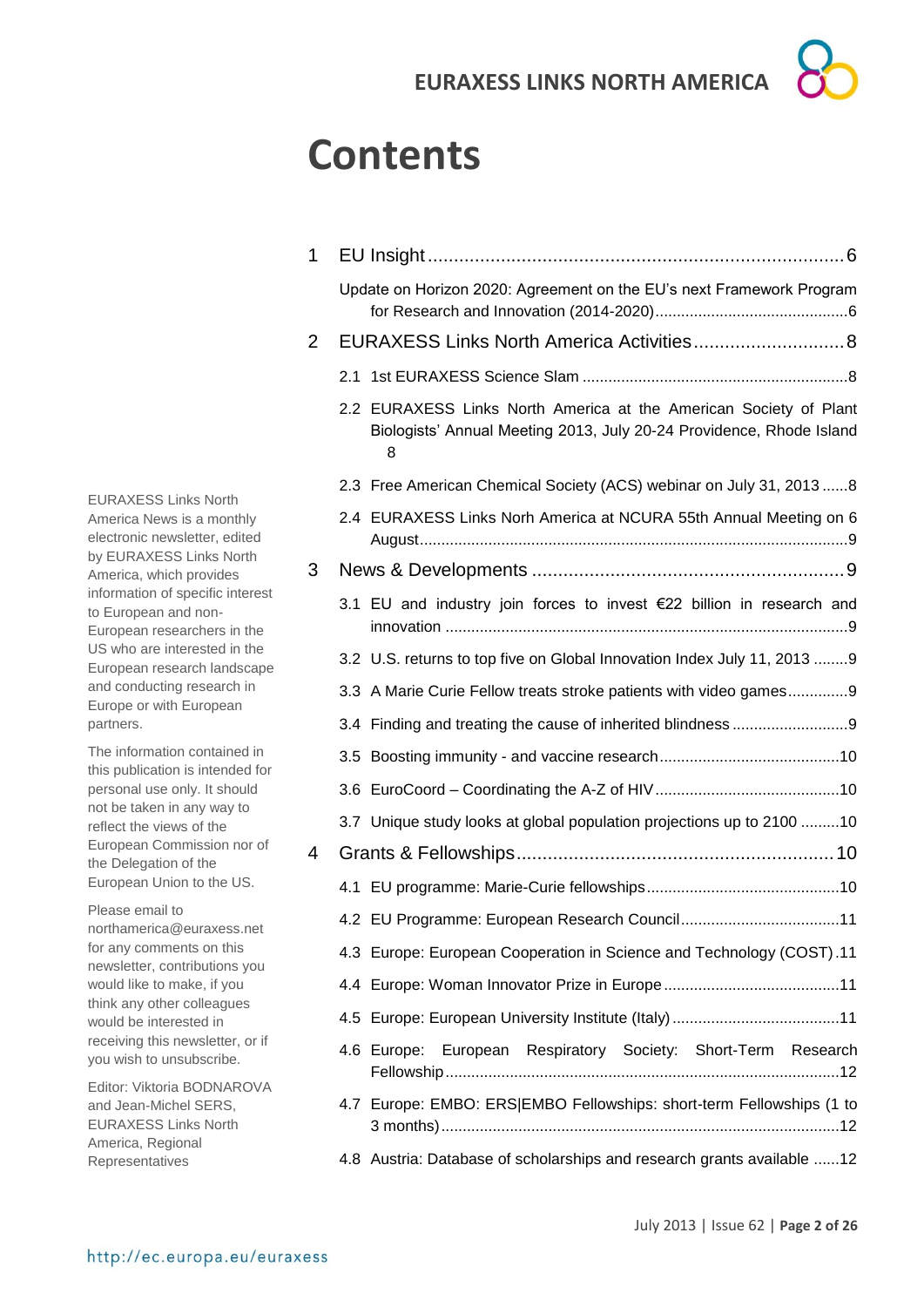| 4.9 Austria: Institute of Science and Technology, ISTFELLOW12                                                                                  |
|------------------------------------------------------------------------------------------------------------------------------------------------|
|                                                                                                                                                |
|                                                                                                                                                |
| 4.12 Canada: Promoting Canada-EU research cooperation and mobility of                                                                          |
|                                                                                                                                                |
| 4.14 Czech Republic: Fulbright Grants for U.S. Citizens 13                                                                                     |
| 4.15 Denmark: Funding programmes for research and innovation  13                                                                               |
| 4.16 France: Overview of research exchange programs 13                                                                                         |
| 4.17 Germany: funding and resources opportunities for graduate and<br>doctoral students, postdocs and faculty and researchers 14               |
| 4.18 Hungary: Brain Research Programs (call identifier: KTIA_NAP_13) 14                                                                        |
| 4.19 Iceland: Interntational PhD programme at the European Molecular                                                                           |
| 4.20 Luxembourg: FNR's PhD and Postdoc grants 14                                                                                               |
| 4.21 Malta: University of Malta: Educational and Cultural Affairs Fellowships<br>15                                                            |
| 4.22 The Netherlands: Netherlands Organisation for Scientific Research<br>(NWO): Carribean research: a multidisciplinary approach 15           |
| 4.23 The Netherlands: Netherlands Organisation for Scientific Research                                                                         |
| 4.24 The Netherlands: Netherlands Organisation for Scientific Research                                                                         |
| 4.25 Norway: The Research Council of Norway: The Leiv Eiriksson mobility                                                                       |
| 4.26 Poland: Foundation for Polish Science: Professor of Polish Studies at                                                                     |
| 4.27 Poland: Polish-U.S. Fulbright Commission: Fulbright U.S. Student                                                                          |
| 4.28 Serbia: Faculty of Technical Sciences: Research Fellow (3 years fixed<br>term) in GeoInformatics, Remote Sensing, Pattern Recognition and |
| 4.29 Slovakia: National Scholarship Program of the Slovak Republic:<br>Study/Research stay for PhD students (1 - 12 months) 17                 |
| 4.30 Slovakia: National Scholarship Program of the Slovak Republic:<br>Lecture/Research stay for university teachers, researchers and artists  |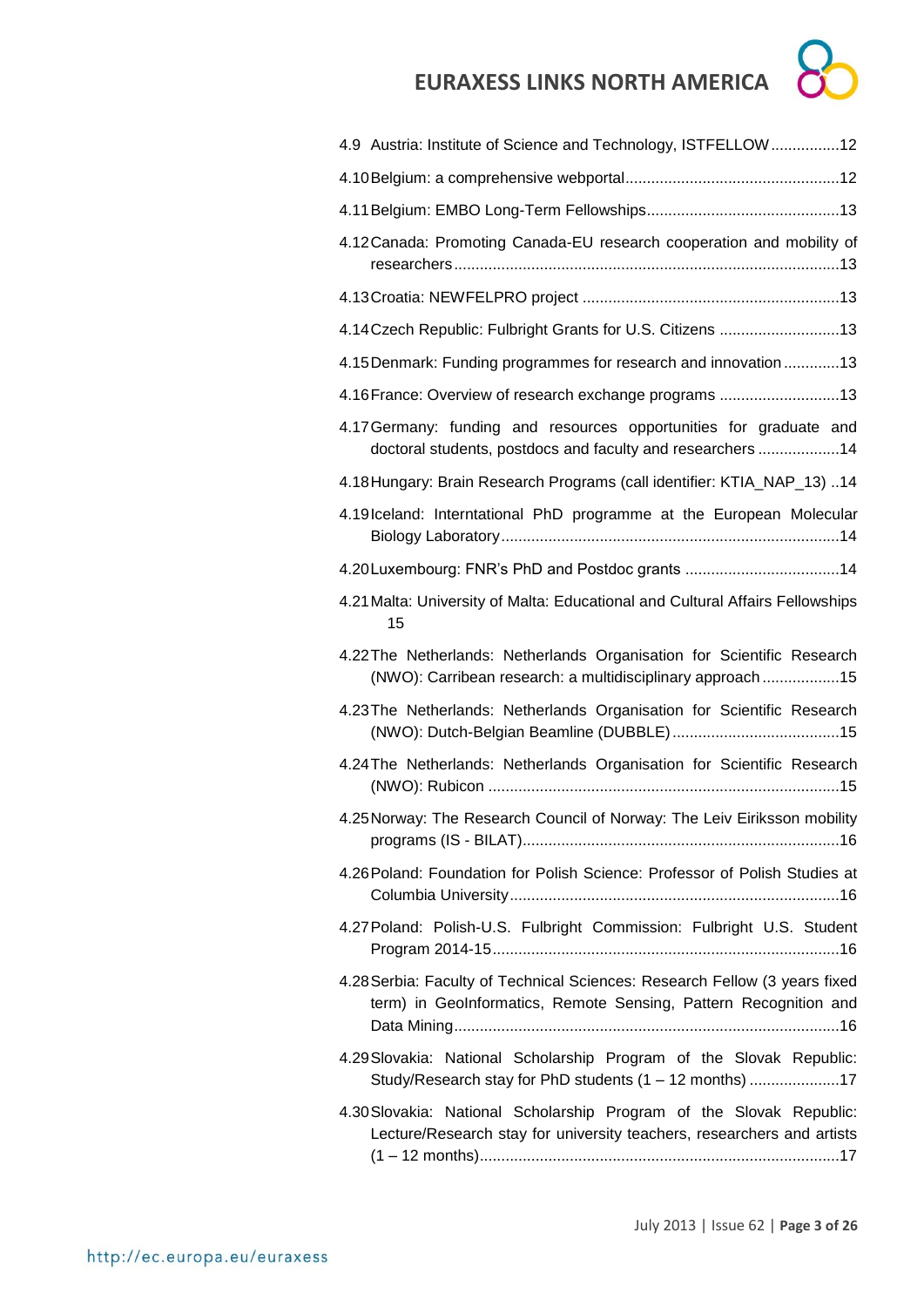

|   | 4.31 Sweden: The Swedish Research Council Formas: Call for supporting<br>sustainable development in low-income countries - mobility grants for                                                   |
|---|--------------------------------------------------------------------------------------------------------------------------------------------------------------------------------------------------|
|   | 4.32 Sweden: The Swedish Research Council Formas: Grants for<br>environmental toxicology research with activities in collaboration with<br>the Swedish Toxicology Sciences Institute (SweTox) 17 |
|   | 4.33 Sweden: Swedish Research Council: Calls for proposals18                                                                                                                                     |
|   | 4.34 Switzerland: Swiss National Science Foundation: International                                                                                                                               |
|   | 4.35 Switzerland: CERN: Fellowship and Graduate Engineering Training                                                                                                                             |
|   |                                                                                                                                                                                                  |
|   | 4.37 Turkey: The Scientific and Technological Research Council of Turkey<br>(TUBITAK): Research Fellowship Program for Foreign Citizens 19                                                       |
|   | 4.38 Turkey: TUBITAK: Fellowships for Visiting Scientists and Scientists on                                                                                                                      |
|   | 4.39UK: Biotechnology and Biological Sciences Research Council                                                                                                                                   |
|   | 4.40UK: Science and Technology Facilities Council (STFC): Ernest                                                                                                                                 |
|   | 4.41 UK: Science and Technology Facilities Council (STFC): Returner                                                                                                                              |
|   | 4.42UK: Natural Environment Research Council (NERC): Independent                                                                                                                                 |
|   | 4.43UK: Wellcome Trust: Training Fellowhips in Public Health and Tropical                                                                                                                        |
|   | 4.44 UK: Wellcome Trust: Senior Fellowships in Public Health and Tropical                                                                                                                        |
|   | 4.45 UK: Wellcome Trust: Intermediate Clinical Fellowships21                                                                                                                                     |
|   | 4.46UK: Wellcome Trust: Senior Research Fellowships in Basic Biomedical                                                                                                                          |
|   | 4.47 UK: Wellcome Trust: Senior Research Fellowships in Clinical Science<br>21                                                                                                                   |
|   | 4.48 UK: Wellcome Trust: Sir Henry Wellcome Postdoctoral Fellowships21                                                                                                                           |
|   | 4.49UK: Wellcome Trust: Career Re-entry Fellowships22                                                                                                                                            |
| 5 |                                                                                                                                                                                                  |
|   |                                                                                                                                                                                                  |
|   |                                                                                                                                                                                                  |

July 2013 | Issue 62 | **Page 4 of 26**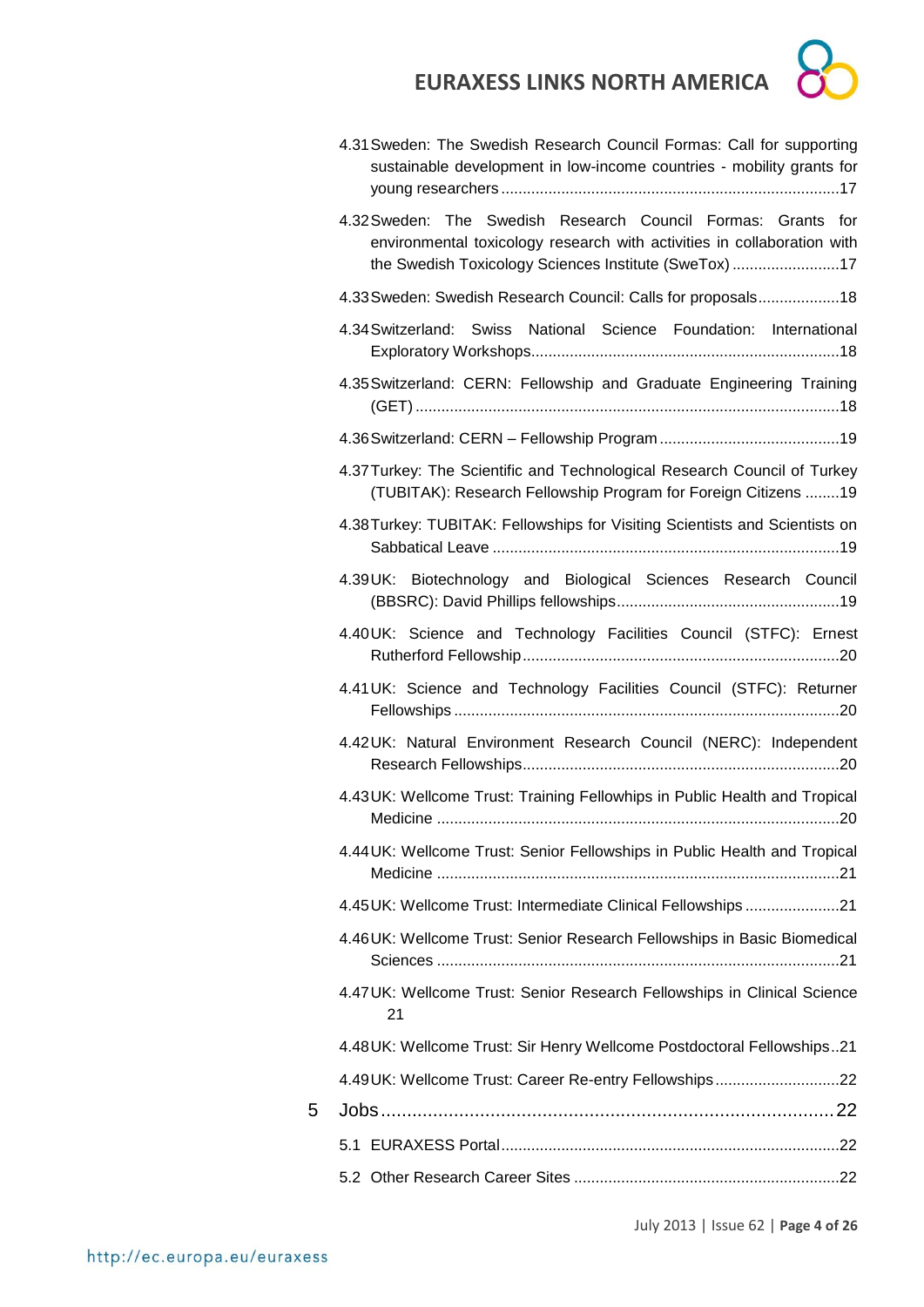| 6 |  |  |
|---|--|--|
|   |  |  |
|   |  |  |
|   |  |  |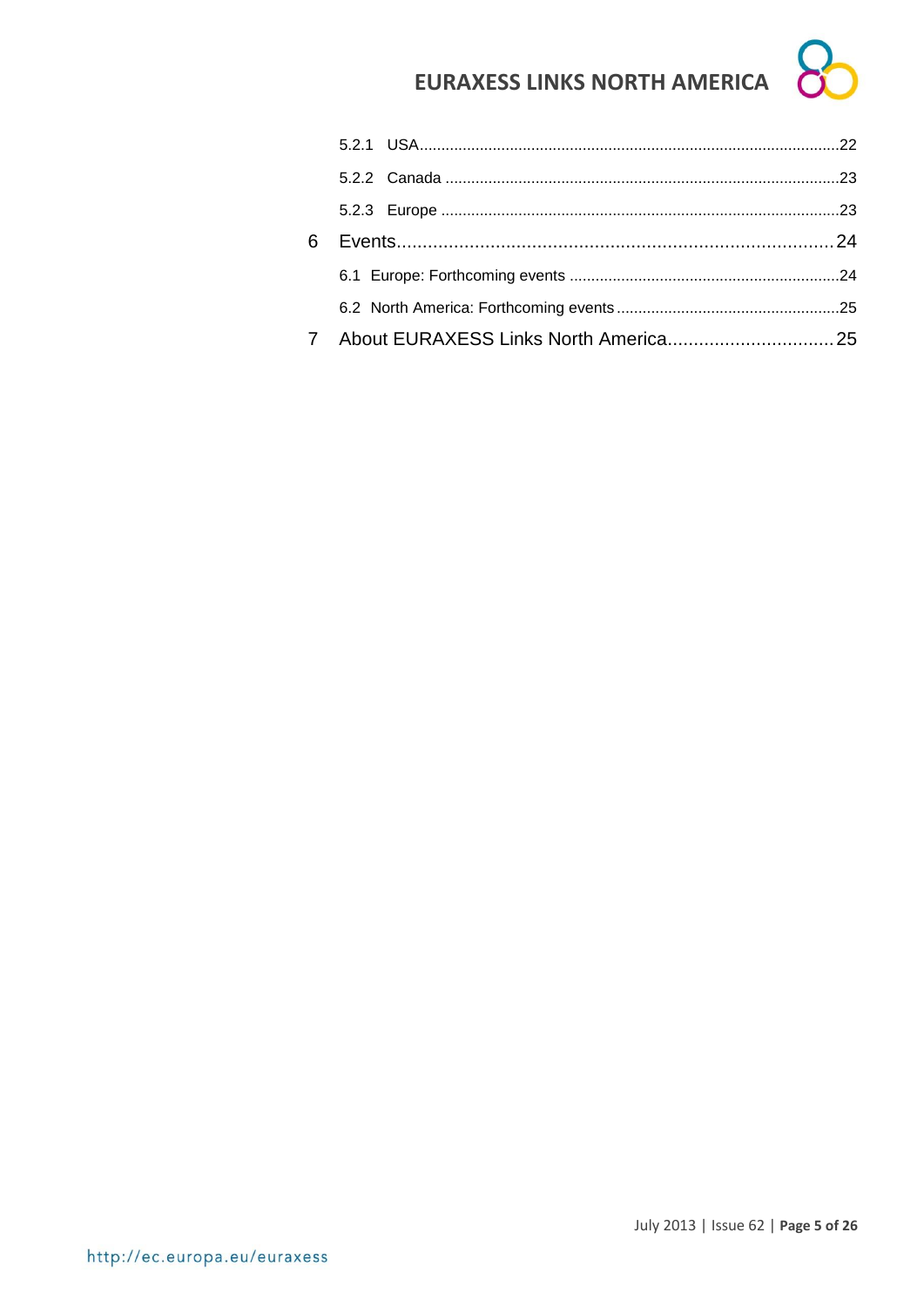# <span id="page-5-0"></span>**1 EU Insight**

<span id="page-5-1"></span>Update on Horizon 2020: Agreement on the EU's next Framework Program for Research and Innovation (2014- 2020)

In the [February edition](http://ec.europa.eu/euraxess/data/newsletters/north_america/newsletter_february_2013.pdf) of our newsletter, we featured an article focusing on ["Horizon 2020"](http://ec.europa.eu/research/horizon2020/index_en.cfm) (H2020), the EU's Framework Program for Research and Innovation covering the years 2014 to 2020. We briefly introduced the differences between the EU's current [Seventh Framework Programme \(FP7\)](http://ec.europa.eu/research/fp7/index_en.cfm) and H2020, the three key objectives as well as funding for mobility, the **[European Research Council](http://erc.europa.eu/)** (ERC) and international cooperation. Within the last weeks, there have been various new developments regarding H2020 and its adoption process.

#### **Agreement and Endorsement**

In the last week of June 2013, the [Presidency of the Council](http://www.consilium.europa.eu/council/presidency-websites.aspx) and the European [Parliament](http://www.europarl.europa.eu/news/en/pressroom/content/20130624IPR14338/html/EU-research-funding-after-2013-MEPs-and-Council-agree-legal-package) representatives reached an [informal agreement](http://www.europarl.europa.eu/news/en/pressroom/content/20130624IPR14338/html/EU-research-funding-after-2013-MEPs-and-Council-agree-legal-package) on the "Horizon 2020" programme for research and innovation. This agreement has now been endorsed by the Committee of Permanent Representatives (Coreper) on 17 July 2013. The agreement paves the way for the formal adoption of the "Horizon 2020" legislative package by the European Parliament and the [Council](http://www.european-council.europa.eu/) through a vote in the coming months. Therefore, it can be expected that Horizon 2020 will be launched as planned on 1 January 2014 with the first calls possibly being launched by December 2013 (Source: [EUB-Telegramm, 19 July 2013,](http://www.eubuero.de/newsletter.htm) EU-Bureau of the German Federal Ministry for Research and Education).

#### **The Horizon 2020 Legislative Package**

The Horizon 2020 legislative package is made up of:

- a regulation establishing the Horizon 2020 framework programme,
- a decision establishing the specific programme laying down the implementation modalities of Horizon 2020,
- a regulation laying down the rules for participation and the dissemination of results, and
- two proposals on the [European Institute of Innovation and Technology](http://eit.europa.eu/)  [\(EIT\):](http://eit.europa.eu/) an amending regulation and a decision setting out its strategic innovation agenda, which includes the priority fields for the new [Knowledge and Innovation](http://eit.europa.eu/kics/) Communities (KIC's).

Moreover, it includes a separate regulation on the **Euratom** (European Atomic Energy Community) programme (2014-2018), which supplements Horizon 2020 for research activities in the fields of nuclear energy and radiation protection. This draft regulation is currently under examination.

#### **Budget**

Horizon 2020 will replace the EU's 7th Research Framework Programme (FP7), which was launched in 2007 and runs until the end of 2013. Compared with

#### **Infobox: The Permanent Representatives Committee**

#### The Permanent

Representatives Committee or Coreper (Article 240 of the Treaty on the Functioning of the European Union – TFEU) is responsible for preparing the work of the Council of the European Union. It consists of representatives from the Member States with the rank of Member States' ambassadors to the European Union and is chaired by the Member State which holds the Council Presidency.

(Source: [European Union,](http://europa.eu/legislation_summaries/glossary/coreper_en.htm)  [Legislation Summary,](http://europa.eu/legislation_summaries/glossary/coreper_en.htm)  [Glossary\)](http://europa.eu/legislation_summaries/glossary/coreper_en.htm)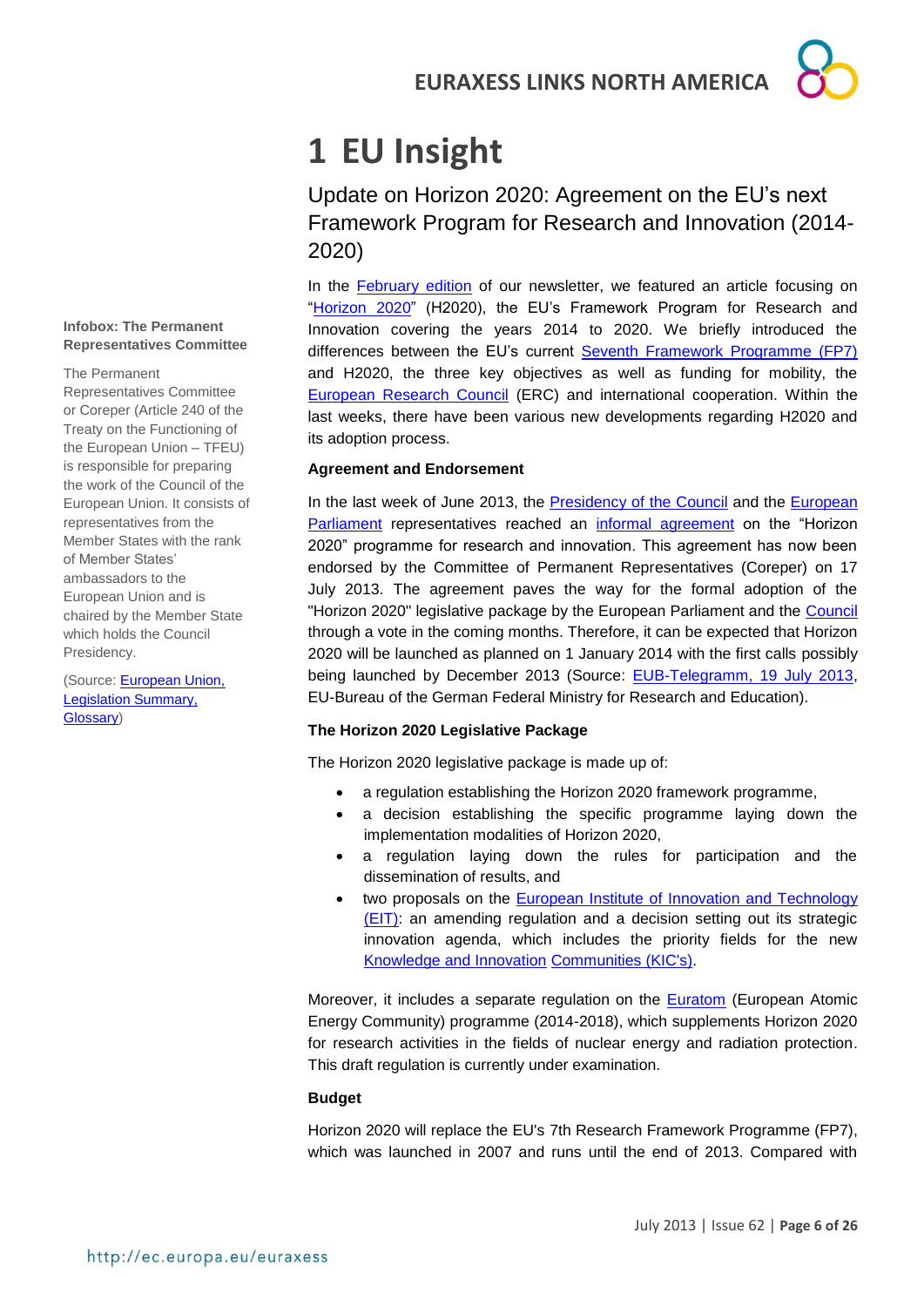

FP7, the new programme is expected to further eliminate fragmentation in the fields of scientific research and innovation.

With a budget of around 70 billion euros, Horizon 2020 is the world's largest research programme. The previous multi-annual programme FP7 had a financial allocation of 53 billion euros. H2020 will underpin the objectives of the [Europe 2020 strategy](http://ec.europa.eu/europe2020/index_en.htm) for growth and jobs, as well as the goal of strengthening the scientific and technological bases by contributing to achieving a [European](http://ec.europa.eu/research/era/index_en.htm)  [Research Area](http://ec.europa.eu/research/era/index_en.htm) in which researchers, scientific knowledge and technology circulate freely.

The budget distribution is envisioned as follows:

| <b>I. Excellent Science:</b>                             | 31.73 % |
|----------------------------------------------------------|---------|
| European Research Council<br>1.                          | 17.00   |
| Future and Emerging Technologies<br>2.                   | 3.50    |
| Marie Curie actions<br>3.                                | 8.00    |
| Research infrastructures<br>4.                           | 3.23    |
| <b>II. Industrial Leadership:</b>                        | 22.09 % |
| Leadership in enabling and industrial technologies<br>1. | 17.60   |
| Access to risk finance<br>2.                             | 3.69    |
| Innovative small and medium-size enterprises<br>3.       | 0.80    |
| <b>III.</b> Societal Challenges:                         | 38.53 % |
| Health, demographic change and wellbeing<br>1.           | 9.70    |
| 2.<br>Food quality and marine research                   | 5.00    |
| 3.<br>Energy                                             | 7.70    |
| 4.<br>Transport                                          | 8.23    |
| 5.<br>Climate action, resources and raw materials        | 4.00    |
| $\overline{6}$<br>Inclusive societies                    | 1.70    |
| 7.<br>Secure societies                                   | 2.20    |
| Spreading excellence and widening participation          | 1.06 %  |
| Science with and for society                             | 0.60%   |
| European Institute of Innovation and Technology (EIT)    | 3.52 %  |
| <b>Joint Research Centre: non-nuclear direct actions</b> | 2.47%   |
| <b>Total</b>                                             | 100 %   |

Source: Council of the European Union, Press Release, 17 July 2013

#### **Horizon 2020 in Social Media**

To receive more information and updates on Horizon 2020 you can visit the EU's dedicated [Horizon 2020](http://ec.europa.eu/research/horizon2020/index_en.cfm) homepage or the dedicated [Innovation Union](https://www.facebook.com/innovation.union)  [Facebook page](https://www.facebook.com/innovation.union) of the European Commission.

#### **Sources and further information**

- 1) Council of the European Union, Press Release: ["Agreement on](http://www.consilium.europa.eu/uedocs/cms_data/docs/pressdata/en/intm/138118.pdf)  "HORIZON [2020": the EU's research and innovation programme for the](http://www.consilium.europa.eu/uedocs/cms_data/docs/pressdata/en/intm/138118.pdf)  [years 2014 to 2020"](http://www.consilium.europa.eu/uedocs/cms_data/docs/pressdata/en/intm/138118.pdf), Brussels, 17 July 2013 (main source).
- 2) EU-Bureau of the German Federal Ministry for Research and Education, Special Announcement (in German), [EUB-Telegramm, 19](http://www.eubuero.de/newsletter.htm)  [July 2013,](http://www.eubuero.de/newsletter.htm) Bonn.

.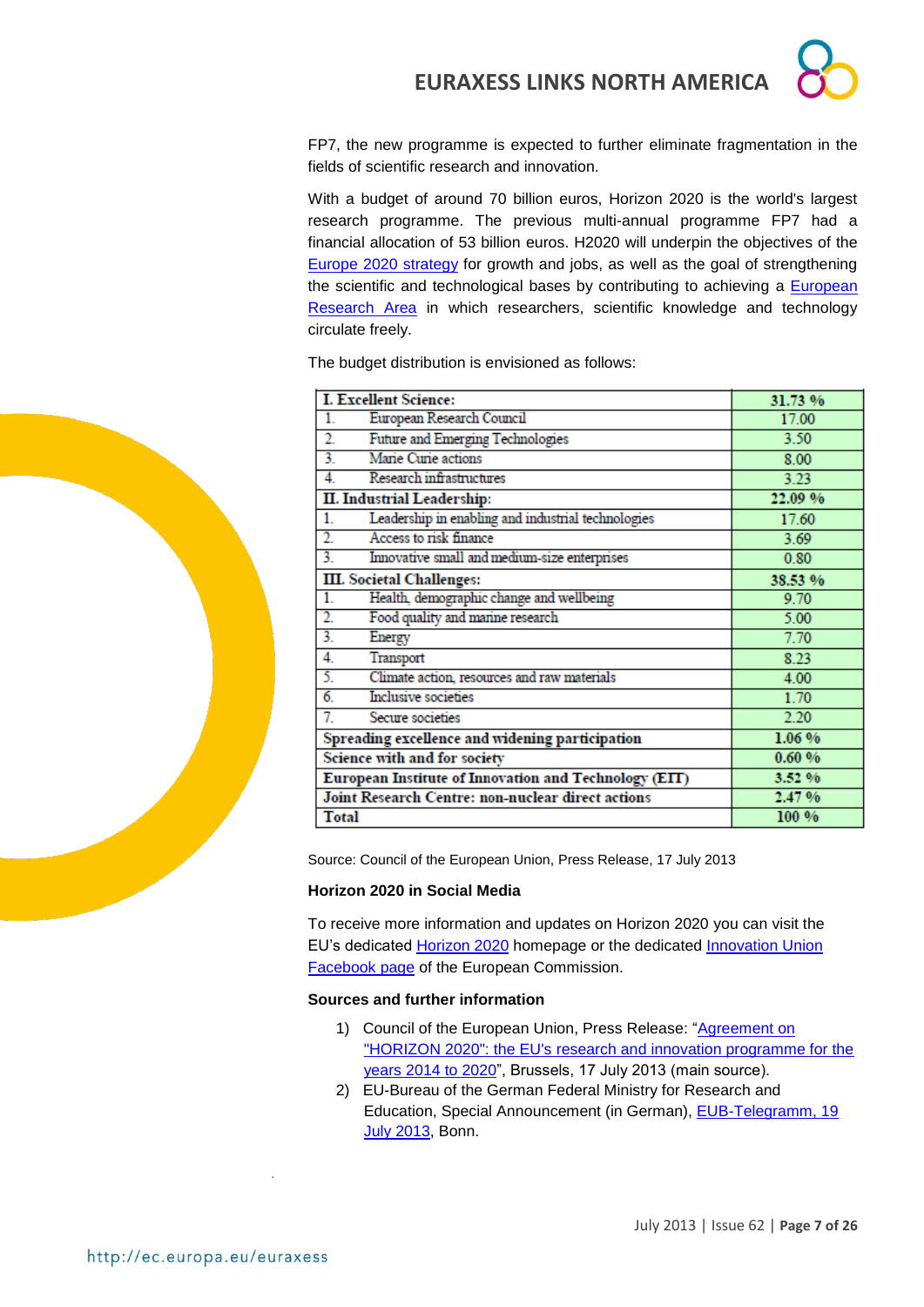

# <span id="page-7-0"></span>**2 EURAXESS Links North America Activities**

### <span id="page-7-1"></span>2.1 1st EURAXESS Science Slam

The EURAXESS Links network is organizing the first global EURAXESS Science Slam in September 2013!

This is a scientific competition which combines solid scientific research with fun! Your 10-minute presentation should convey your research in the most attractive, entertaining and understandable way possible.

This global event will take place in [ASEAN,](http://ec.europa.eu/euraxess/index.cfm/links/events/asean/science_slam) [Brazil,](http://ec.europa.eu/euraxess/index.cfm/links/events/brazil/science_slam) [China,](http://ec.europa.eu/euraxess/index.cfm/links/events/china/science_slam) [India,](http://ec.europa.eu/euraxess/index.cfm/links/events/india/science_slam) Japan and North [America.](http://ec.europa.eu/euraxess/index.cfm/links/events/north_america/science_slam)

If you are a researcher currently based in North America (US and Canada), enter the competition by posting a video featuring your science slam on our LinkedIn site, or upload it on YouTube or DropBox and send the link directly to [northamerica@euraxess.net](mailto:northamerica@euraxess.net) before **10 September 2013**.

Up to 7 entries will be invited to join the EURAXESS Science Slam North America 2013 LIVE finals to be held on the campus of the **[American](http://www.american.edu/cas/)  [University](http://www.american.edu/cas/)** in Washington, DC on 24 September 2013. The best science slammer wins a free trip to Europe!

For full details on how to participate please visit our [website.](http://ec.europa.eu/euraxess/index.cfm/links/events/north_america/science_slam)

### <span id="page-7-2"></span>2.2 EURAXESS Links North America at the American Society of Plant Biologists' Annual Meeting 2013, July 20-24 Providence, Rhode Island

Throughout the 2013 meeting there will be a variety of workshops to support your professional development at all stages of your career. EURAXESS Links North America will be present at the career sessions "Working in Europe" on Sunday, July 21 and Monday, July 22 from noon to 1:30 pm. For more information, please visit the website of the [meeting.](http://my.aspb.org/page/Career_Development)

### <span id="page-7-3"></span>2.3 Free American Chemical Society (ACS) webinar on July 31, 2013

The ACS/International Center webinar series hosts speakers from EURAXESS who will feature a presentation on the current European research landscape and international trends, as well as highlighted exchange programs.

[Register now!](http://www.acs.org/content/acs/en/global/acs-international-center-student-chapter-contest-92013/european-exchange-programs-for-international-research.html)

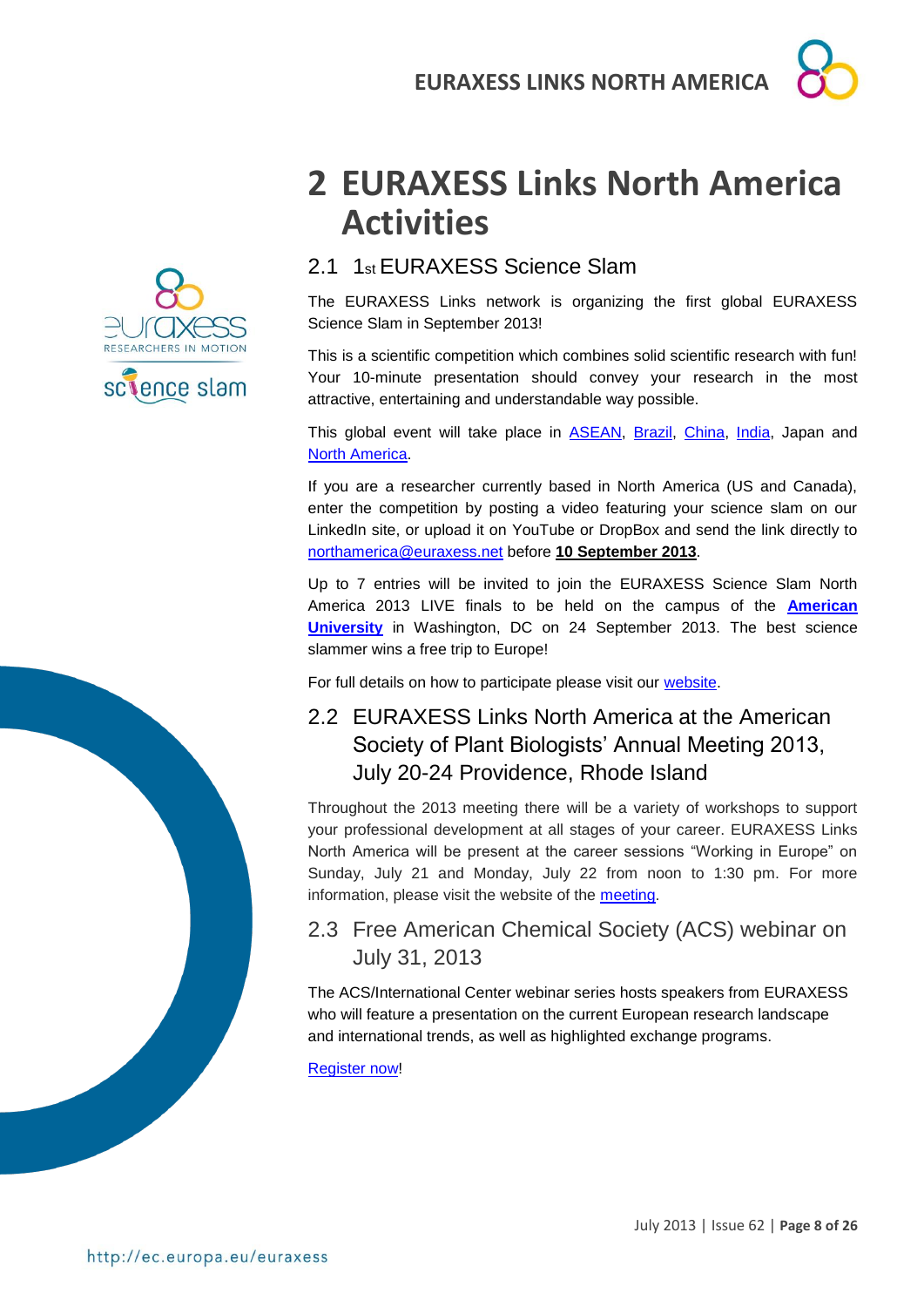

### <span id="page-8-0"></span>2.4 EURAXESS Links Norh America at NCURA 55th Annual Meeting on 6 August

The National Council of University Research Administrator (NCURA) will hold its 55<sup>th</sup> Annual Meeting this year in Washington D.C. This year's programme theme is "Investment – Commitment – Rewards". EURAXESS Links North America will participate in the session 'Success Factor Mobility: the MARIE SKLODOWSKA CURIE Actions under Horizon 2020', the upcoming Framework Programme for Research and Innovation of the European Union'. [Read more.](http://higherlogicdownload.s3.amazonaws.com/NCURA/606e6368-bfac-43fb-abe2-7849edacd33d/UploadedImages/AM55fullpreliminary.716.pdf)

# <span id="page-8-1"></span>**3 News & Developments**

### <span id="page-8-2"></span>3.1 EU and industry join forces to invest €22 billion in research and innovation

The European Commission, EU Member States and European industry will invest more than €22 billion over the next seven years in innovation for sectors that deliver high quality jobs. Most of the investment will go to five public-private partnerships in innovative medicines, aeronautics, bio-based industries, fuel cells and hydrogen, and electronics. These research partnerships will boost the competitiveness of EU industry in sectors that already provide more than 4 million jobs. They will also find solutions to major challenges for society that are not being solved quickly enough by the market alone, such as reducing carbon emissions or providing the next generation of antibiotics.

#### [Read more](http://europa.eu/rapid/press-release_IP-13-668_en.htm)

### <span id="page-8-3"></span>3.2 U.S. returns to top five on Global Innovation Index July 11, 2013

For the first time since 2009, the U.S. has been ranked among the top five nations in the Global Innovation Index 2013. The U.S. placed fifth behind Switzerland, Sweden, the U.K., and the Netherlands, ranked first through fourth, respectively.

[Read more](http://membercentral.aaas.org/blogs/capitol-connection/us-returns-top-five-global-innovation-index?goback=.gmp_5024130.gde_5024130_member_258350073)

### <span id="page-8-4"></span>3.3 A Marie Curie Fellow treats stroke patients with video games

A Marie Curie Fellow, Dr Debbie Rand came up with an original way for reeducating patients following a stroke. She found out that patients were much more likely to make significant progress during their reeducation if they played video games than traditional reeducation.

#### [Read more](http://ec.europa.eu/research/mariecurieactions/news-events/news/2013/a_marie_curie_fellow_treats_stroke_patients_with_video_games_en.htm)

### <span id="page-8-5"></span>3.4 Finding and treating the cause of inherited blindness

European scientists have made a major breakthrough in the treatment of inherited retinal diseases. Over the course of three years, an international

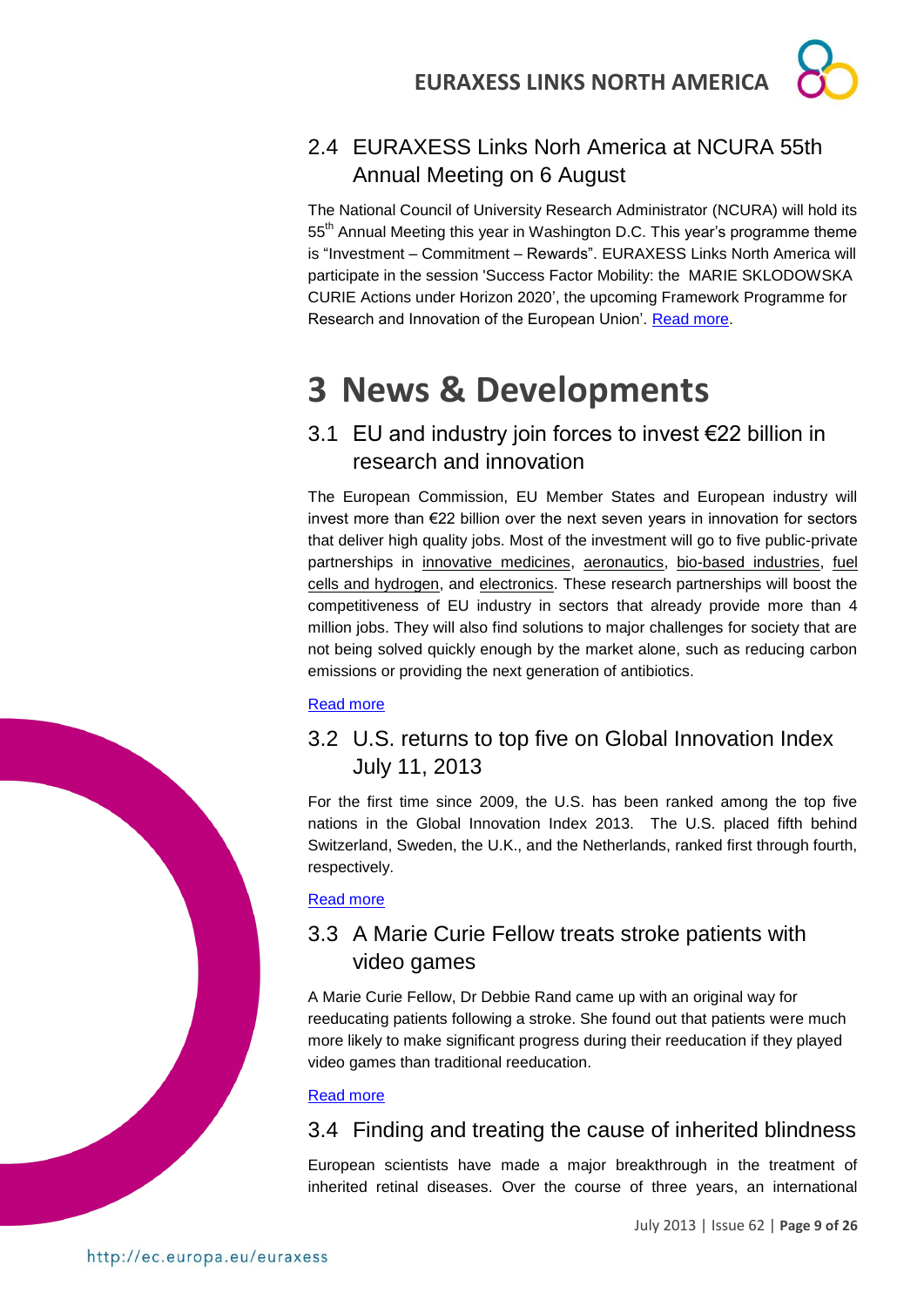consortium from the UK, Switzerland, Italy and Estonia worked on the project coordinated by Fondazione Telethon TIGEM, in Italy. With EU-funding of nearly EUR 3 million the subsequent research involved specialists in the fields of AVVmediated gene transfer to the retina, the pathogenesis of photoreceptor degeneration, and design of molecular diagnostics for inherited retinal diseases.

#### [Read more](http://ec.europa.eu/research/infocentre/article_en.cfm?id=/research/headlines/news/article_13_06_26_en.html&item=All&artid=30533&caller=AllHeadlines)

### <span id="page-9-0"></span>3.5 Boosting immunity - and vaccine research

Vaccination has achieved huge success in controlling many devastating infectious diseases. However, there are still many such diseases, or 'pathogens', against which we cannot generate life-long protective immunity. On the eve of Croatia's accession to the EU, Professor Stipan Jonjic's ERC-funded research into new vaccines to offer better protection - is already underway. Prof Jonjic is the first Croatian ERC grantee to base his project in Croatia.

#### [Read more](http://ec.europa.eu/research/infocentre/article_en.cfm?id=/research/headlines/news/article_13_07_01_en.html&item=All&artid=30553&caller=AllHeadlines)

### <span id="page-9-1"></span>3.6 EuroCoord – Coordinating the A-Z of HIV

In just over a year the EuroCoord project has brought together all the leading players in HIV research to create a huge study based on 250 000 individuals with the disease. As work gathers pace, the researchers involved are plugging the gaps in understanding how HIV emerges and evolves, striving towards smarter drug treatments that focus more on the individual.

#### [Read more](http://ec.europa.eu/research/infocentre/article_en.cfm?id=/research/headlines/news/article_13_07_11_en.html&item=All&artid=30613&caller=AllHeadlines)

### <span id="page-9-2"></span>3.7 Unique study looks at global population projections up to 2100

Scientific research into climate change tends to look at the impact it will have in the future, and how it will affect the Earth's physical system. Very few studies have focused on how climate change will affect future societies. This gap is being addressed with a study aiming to produce the first comprehensive science-based projections of population by age, sex and level of education worldwide, up to 2100. This will form the basis for the study of climate change impacts on human well-being.

[Read more](http://ec.europa.eu/research/infocentre/article_en.cfm?id=/research/headlines/news/article_13_07_15_en.html&item=All&artid=30633&caller=AllHeadlines)

# <span id="page-9-3"></span>**4 Grants & Fellowships**

### <span id="page-9-4"></span>4.1 EU programme: Marie-Curie fellowships

1 call still open:

| <b>Call identifier</b>  | <b>Call title</b>                              | <b>Deadline</b>   |
|-------------------------|------------------------------------------------|-------------------|
| FP7-PEOPLE-<br>2013-CIG | Marie Curie Career Integration<br>Grants (CIG) | 18 September 2013 |

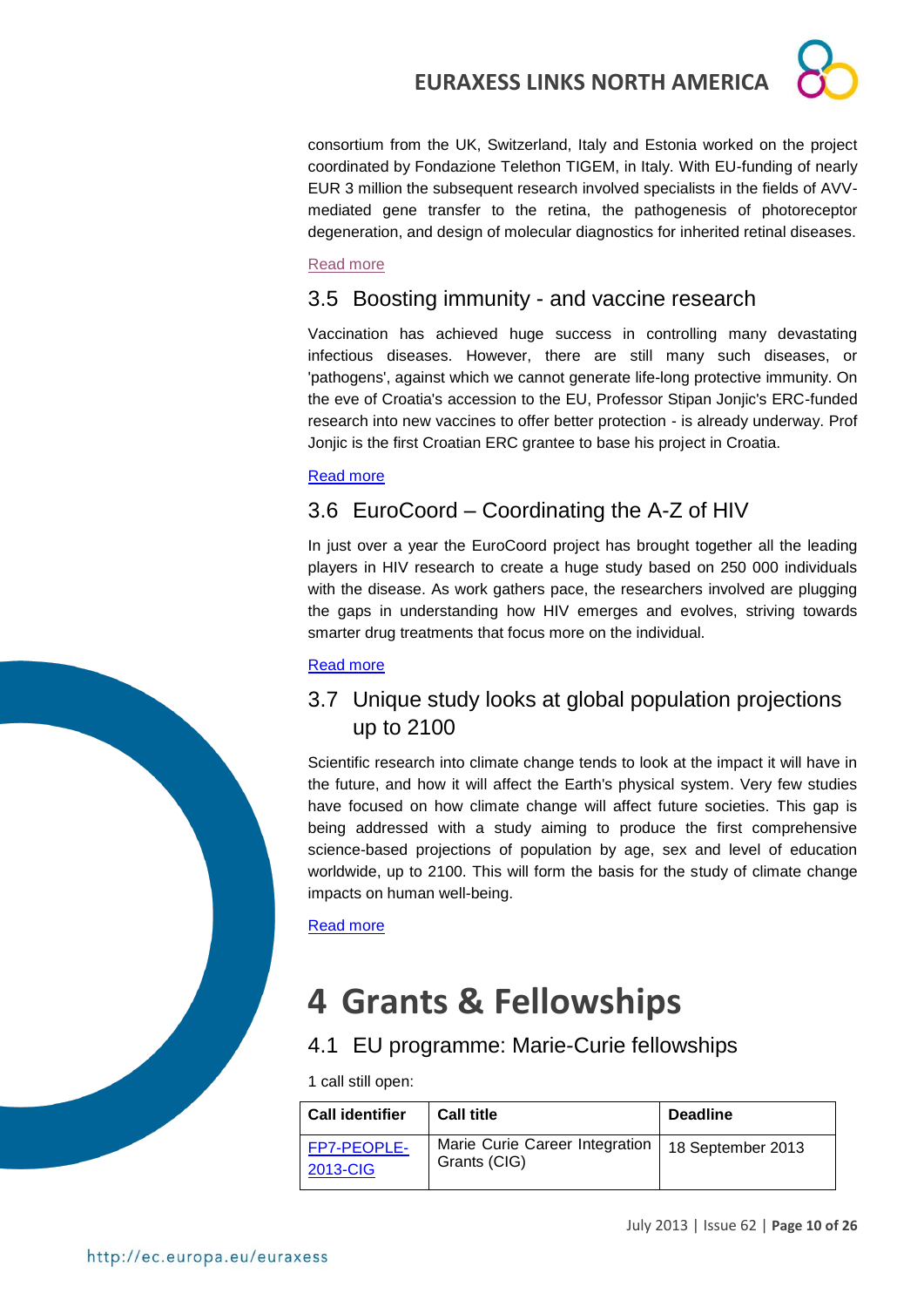

### <span id="page-10-0"></span>4.2 EU Programme: European Research Council

The ERC launched the new funding initiative, called "Proof of Concept", in March 2011, open to researchers who have already been awarded an ERC grant. ERC grant holders can apply for this additional funding to establish the innovation potential of ideas arising from their ERC-funded frontier research projects.

| <b>Call identifier</b> | <b>Call title</b>                 | <b>Deadline</b> |  |
|------------------------|-----------------------------------|-----------------|--|
| <b>ERC-2013-PoC</b>    | <b>ERC Proof of Concept Grant</b> | 03 October 2013 |  |

### <span id="page-10-1"></span>4.3 Europe: European Cooperation in Science and Technology (COST)

COST invites researchers throughout Europe to submit proposals for research networks and use this unique opportunity to exchange knowledge and to embark on new European perspectives. A continuous Open Call for Proposals is used to attract the best proposals for new COST Actions.

#### [More information](http://www.cost.eu/participate/open_call)

### <span id="page-10-2"></span>4.4 Europe: Woman Innovator Prize in Europe

The European Commission is launching the second edition of the Woman Innovator Prize. Applications are open until **15 October 2013**.

#### [More information](http://ec.europa.eu/research/mariecurieactions/news-events/news/2013/woman_innovator_prize_en.htm)

### <span id="page-10-3"></span>4.5 Europe: European University Institute (Italy)

#### *Max Weber Fellowships*

The Max Weber Programme offers 1- and 2-year fellowships. Two year fellowships involve additional academic activities in the EUI departments, such as limited graduate teaching. The annual deadline for applications for these Max Weber Fellowships is **25 October**.

#### [More information](http://www.eui.eu/ServicesAndAdmin/AcademicService/Fellowships/MaxWeberFellowships/Index.aspx)

#### *Jean Monnet Postdoctoral Fellowships*

The Robert Schuman Centre for Advanced Studies (RSCAS) offers one or two year fellowships to post-docs in an early stage of their academic career.

The main criteria of selection are the CV of the applicant, the overall scientific quality of the proposal, and the fit of the proposal with the Centre's research programme. The annual deadline for applications for these Max Weber Fellowships is **25 October**.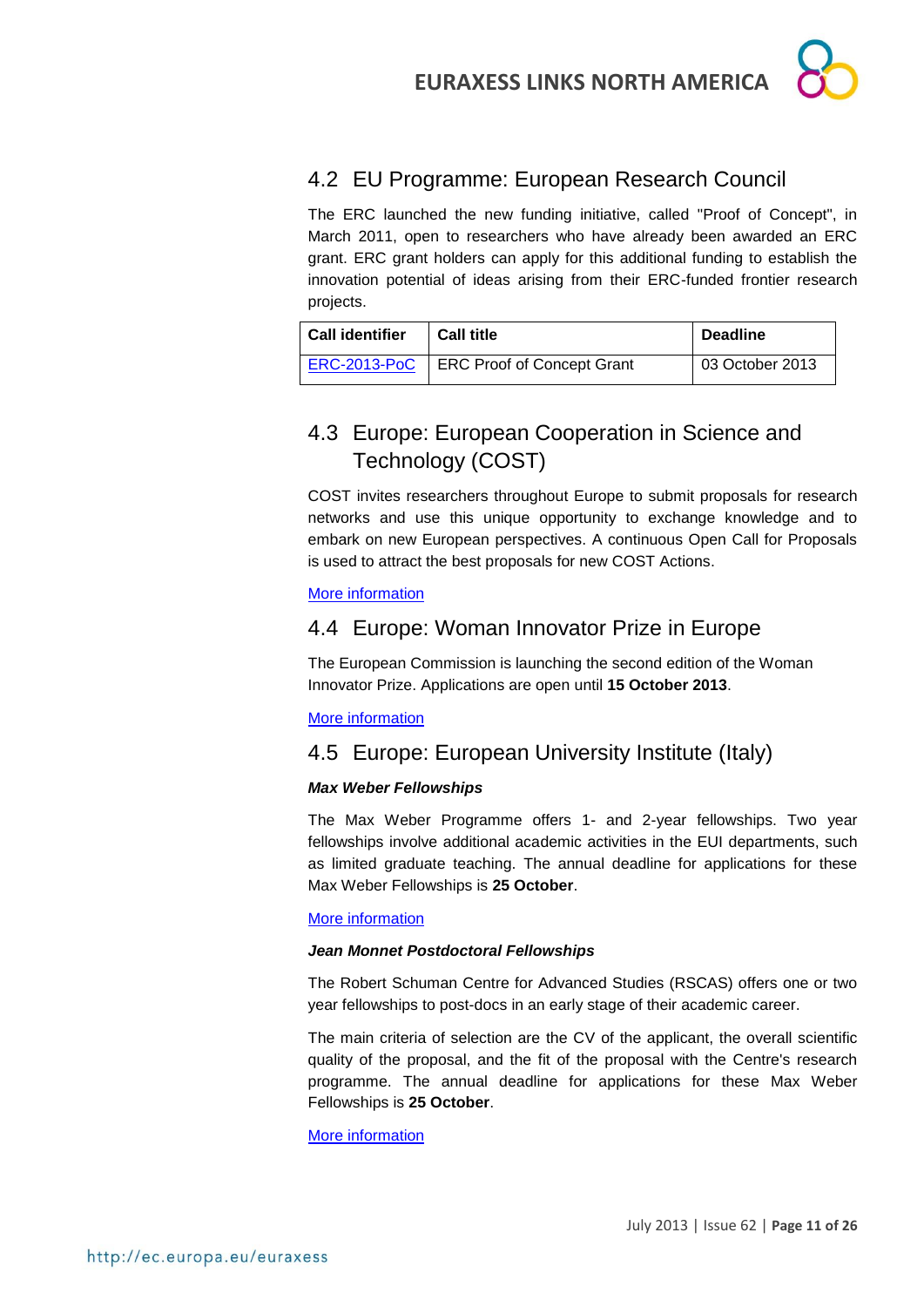### <span id="page-11-0"></span>4.6 Europe: European Respiratory Society: Short-Term Research Fellowship

Research Training Fellowships are established to enable young scientists and clinicians to visit a Host Unit in a (European) country other than the candidate's own, with the aim of learning a research technique not available in the Home Unit. The research training should benefit the Home Unit when the applicant returns there, by leading to research developments and activities back onsite.

Next deadline: **1 October 2013**

#### [More information](http://www.ersnet.org/ers-funding/fellowships/short-term.html)

### <span id="page-11-1"></span>4.7 Europe: EMBO: ERS|EMBO Fellowships: short-term Fellowships (1 to 3 months)

The joint ERS | EMBO Fellowships Programme is a new collaboration between EMBO and the [European Respiratory Society](http://www.ersnet.org/) (ERS) launched in December 2012. The goal of this joint programme is to encourage collaboration between clinicians and basic researchers and to bring more clinicians into basic science. The ERS is interested in offering such fellowships particularly to clinicians working in the field of respiratory medicine. Building European expertise in the area of respiratory health and promoting excellence in molecular biology research is key for both organisations.

Next deadline: **1 October 2013**

[More information](http://www.embo.org/funding-awards/fellowships/ers-embo-fellowships)

### <span id="page-11-2"></span>4.8 Austria: Database of scholarships and research grants available

Austria's most comprehensive database for scholarships and research grants in German and English language offers an overview of about 1200 funding opportunities for incoming and outgoing researchers, graduates and students.

#### [More information](http://www.grants.at/)

### <span id="page-11-3"></span>4.9 Austria: Institute of Science and Technology, **ISTFELLOW**

IST Austria has set up a program for exceptional postdoctoral researchers partially funded by the European Union, This funds 40 fellows for a period of two years each.The program is intended for postdocs interested in the areas that are represented by the faculty at IST Austria (physics, chemistry, mathematics…).

[Further information](http://ist.ac.at/research/postdoctoral-research/istfellow/)

### <span id="page-11-4"></span>4.10Belgium: a comprehensive webportal

Calls for proposals/calls for tenders on the Belgian Federal portal for research and innovation.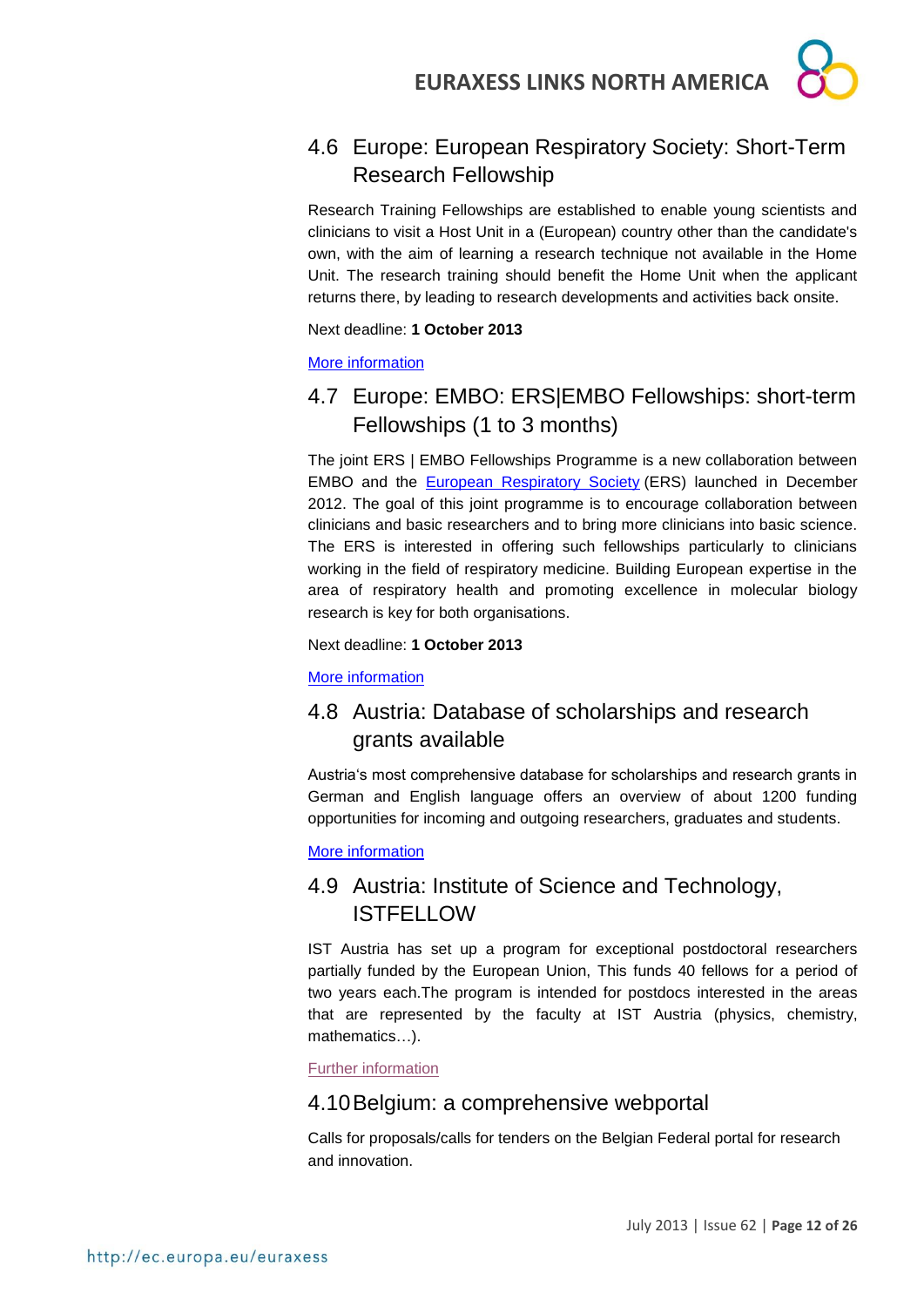

#### [Further information](http://www.research.be/ListURL/list.asp?KeyId=623&up=619)

### <span id="page-12-0"></span>4.11Belgium: EMBO Long-Term Fellowships

Young scientists actively seek EMBO Long-Term Fellowships for postdoctoral research to fund and support their internationally mobile careers. Hundreds of scientists also benefit each year from EMBO Short-Term Fellowships, returning to their home laboratories with new skills as well as contacts for future collaborations.

#### [Further information](http://www.embo.org/funding-awards/fellowships)

### <span id="page-12-1"></span>4.12Canada: Promoting Canada-EU research cooperation and mobility of researchers

The European funded 'ERA CAN' project helps you to identify funding opportunities in Canadian Programs as well as funding opportunities in Europe for Canadian researchers.

#### [Further information](http://www.era-can.ca/en/Opportunities_In_Canadian_Programs_22/Opportunities_In_Canadian_Programs_10)

### <span id="page-12-2"></span>4.13Croatia: NEWFELPRO project

First Call for Proposals for financing of fellowships and mobility of researchers under the project NEWFELPRO of the Government of the Republic of Croatia was opened at the Ministry of Science, Education and Sports today on 28/06/2013. Fellowships are intended for experienced researchers with four to ten years of research experience and to senior researchers with more than ten years of experience. 38 fellowships are intended for foreign researchers within the future incoming fellowship mobility scheme.

#### [Further information](http://www.newfelpro.hr/default.aspx?id=63)

### <span id="page-12-3"></span>4.14Czech Republic: Fulbright Grants for U.S. Citizens

The prestigious Fulbright Program sponsored by U.S. and Czech governments provides U.S. citizens with the opportunity to study, teach, or conduct research in the Czech Republic.

#### [Further information](http://www.fulbright.cz/fulbright-grants-us-citizens#basic)

### <span id="page-12-4"></span>4.15Denmark: Funding programmes for research and innovation

The Danish Ministry of Science, Innovation and Higher Education has published an exhaustive guide to Danish funding programmes, and indicates 3 calls for proposals in phytosanitary, synthetic biology and health science biotechnology research with different deadlines (July and September).

#### [More information](http://fivu.dk/en/research-and-innovation/funding-programmes-for-research-and-innovation/guide-to-funding)

### <span id="page-12-5"></span>4.16France: Overview of research exchange programs

The Office for Science and Technology (OST) located in the French Embassy to the United States (Washington D.C) has published an overview of research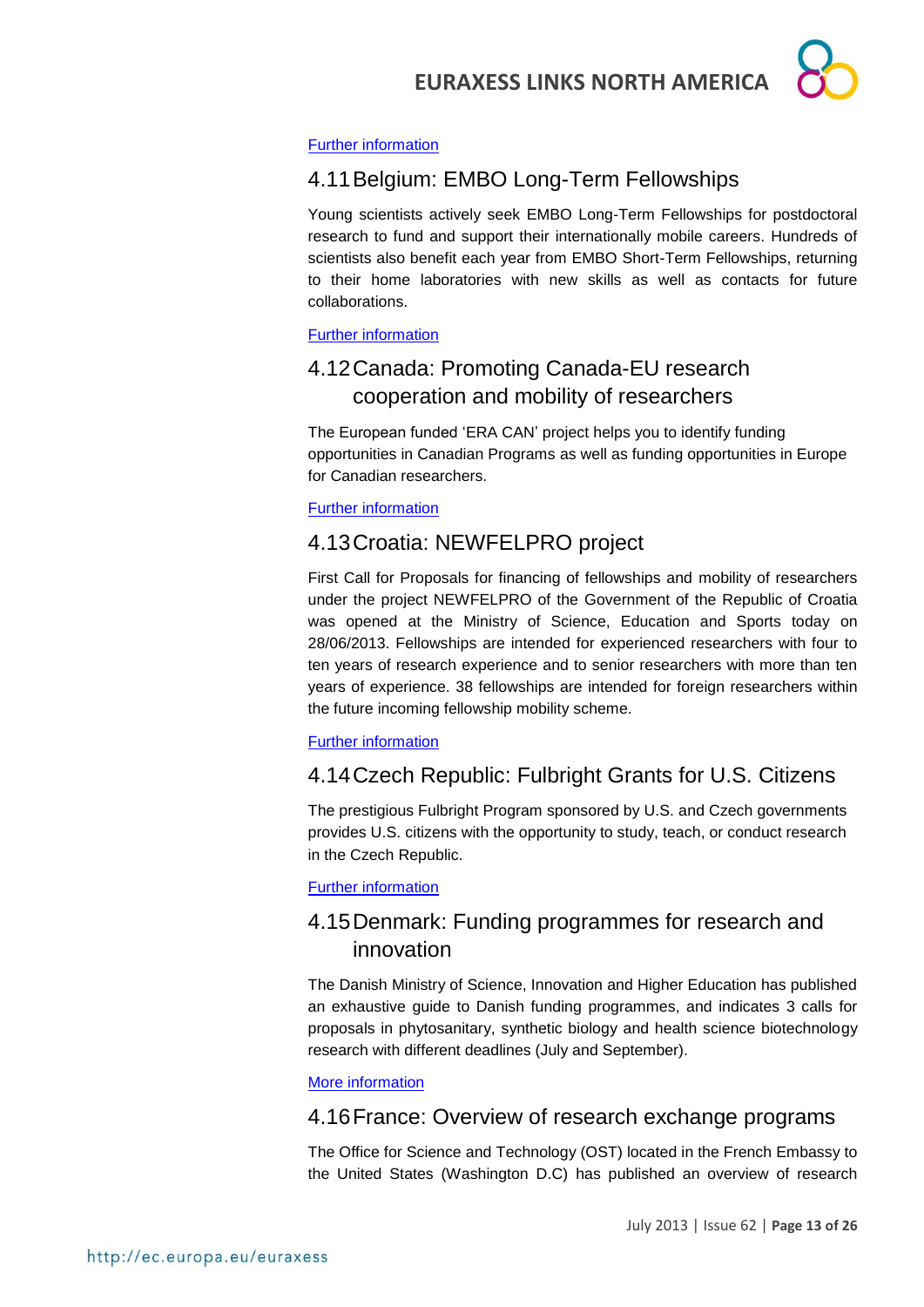exchange programs addressing all the different categories of researchers in various areas. A specific section of the OST website contains current calls for proposals, career opportunities, and information on French higher education programs.

[More information](http://france-science.org/USA-France-Mobility-Schemes.html)

### <span id="page-13-0"></span>4.17Germany: funding and resources opportunities for graduate and doctoral students, postdocs and faculty and researchers

The German Center for Research and Innovation based in New York compiles all existing funding and resources opportunities for graduate and doctoral students, postdocs and faculty and researchers.

#### [More information](http://www.germaninnovation.org/resources/faculty-and-researchers)

### <span id="page-13-1"></span>4.18Hungary: Brain Research Programs (call identifier: KTIA\_NAP\_13)

Hungary has had for some years a few initiatives to attract back Hungarian researchers working abroad. A call was recently published to start new brain research programmes, and a specific part of this call aims at supporting Hungarian brain researchers abroad who would like to come back to Hungary to work in this field. The frame of the webpage can be switched from Hungarian to English (although then you have to type in the link again manually) but the docs themselves are available only in Hungarian.

#### [More information](http://www.nfu.hu/doc/4182)

### <span id="page-13-2"></span>4.19Iceland: Interntational PhD programme at the European Molecular Biology Laboratory

Call for applications for the Fall Selection 2013 is closed. Next call (Spring Selection 2014) will open 12 August 2013.

[More information](http://www.embl.de/training/eipp/application/index.html)

### <span id="page-13-3"></span>4.20Luxembourg: FNR's PhD and Postdoc grants

The FNR's AFR Grant Scheme (Aides à la Formation-Recherche) supports PhD and postdoctoral research training projects in Luxembourg and abroad, up to 4 years for PhDs and up to 2 years for postdocs.

The AFR programme has no thematic limitations and is open to all researchers, regardless of their nationality, desirous to engage into research training in Luxembourg or abroad. In the selection process, the interest of the project in the context of Luxembourg R&D will nevertheless be evaluated.

Submission deadlines:

AFR-PDR 2013-2 (post-doc): 10 September 2013

AFR-PHD 2013-2 (PhD): 24 September 2013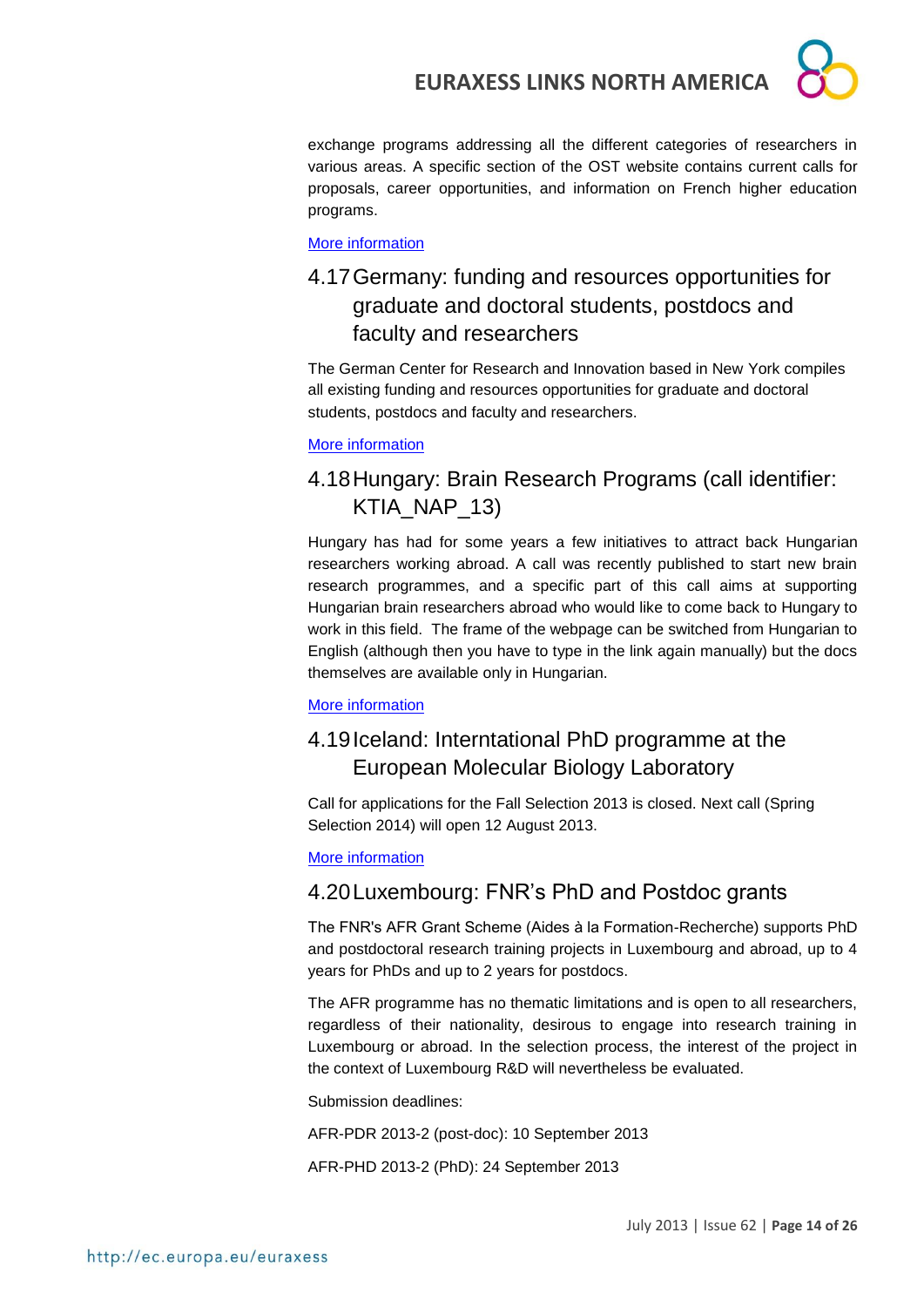#### [More information](http://www.fnr.lu/en/AFR-PhD-Postdoc-Grants/AFR-in-Brief)

### <span id="page-14-0"></span>4.21Malta: University of Malta: Educational and Cultural Affairs Fellowships

- Junior Research Fellowships
- Associate Fellowships
- W.F. Albright Associate Fellowships

Awards are subject to availability of funds.

#### Next deadline: **open**

[More information](http://www.um.edu.mt/noticeboard/fellowships.html)

### <span id="page-14-1"></span>4.22The Netherlands: Netherlands Organisation for Scientific Research (NWO): Carribean research: a multidisciplinary approach

Researchers holding a Dr.'s degree can submit applications for projects focussing on the Caribbean region in the fields of climate and earth sciences, life sciences, humanities and social sciences. Interdisciplinarity is seen as a plus. Up to three PhD students and/or post-docs can be employed per project.

Next deadline: **15 October 2013**

[More information](http://www.nwo.nl/en/funding/our-funding-instruments/alw/caribbean-research-a-multi-disciplinary-approach/caribbean-research-a-multi-disciplinary-approach.html)

### <span id="page-14-2"></span>4.23The Netherlands: Netherlands Organisation for Scientific Research (NWO): Dutch-Belgian Beamline (DUBBLE)

The Dutch-Belgian Beamline DUBBLE grant enables Dutch and Flemish researchers to carry out experiments at the synchrotron radiation facility in Grenoble. NWO funds the DUBBLE Beamline, together with the Research Foundation - Flanders (FWO), so that Dutch and Flemish researchers to carry out experiments using synchrotron light.

#### Next deadline: **1 October 2013**

#### [More information](http://www.nwo.nl/en/funding/our-funding-instruments/nwo/dutch-belgian-beamline/dutch-belgian-beamline.html)

### <span id="page-14-3"></span>4.24The Netherlands: Netherlands Organisation for Scientific Research (NWO): Rubicon

- [Alpha and Gamma Sciences](http://www.nwo.nl/en/funding/our-funding-instruments/nwo/rubicon/rubicon---alpha-and-gamma-sciences/rubicon---alpha-and-gamma-sciences.html)
- [Beta Sciences](http://www.nwo.nl/en/funding/our-funding-instruments/nwo/rubicon/rubicon---beta-sciences/rubicon---beta-sciences.html)
- [Life Sciences](http://www.nwo.nl/en/funding/our-funding-instruments/nwo/rubicon/rubicon---life-sciences/rubicon---life-sciences.html)

Next deadline: **4 September 2013**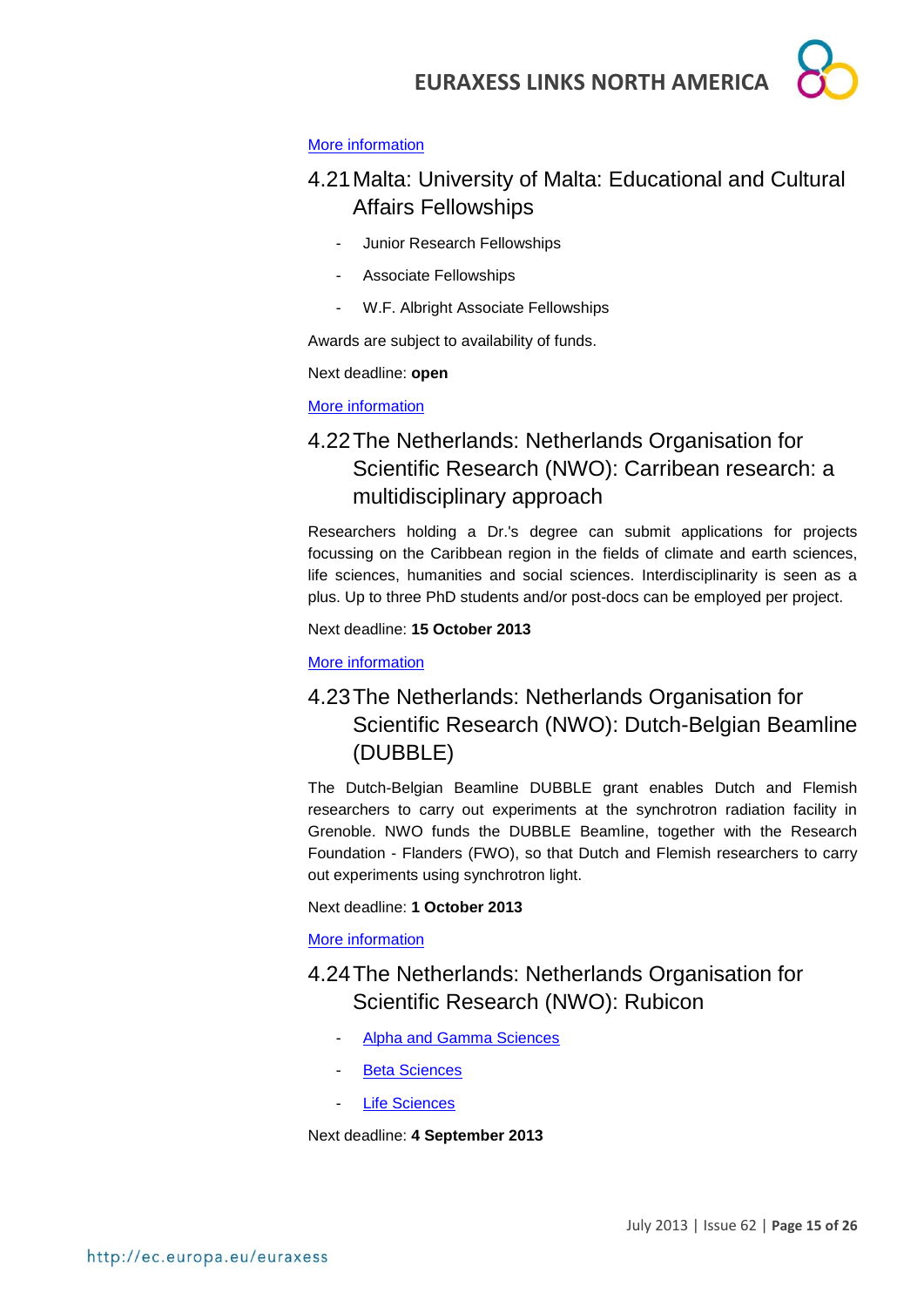

### <span id="page-15-0"></span>4.25Norway: The Research Council of Norway: The Leiv Eiriksson mobility programs (IS - BILAT)

The Leiv Eiriksson mobility programme has its basis in the "Strategy for Norway's Scientific and Technological Cooperation with North America" (2004). The objective of the mobility programme is to promote a long-term escalation of R&D collaboration with the US and Canada by facilitating research stays in these countries for Norwegian researchers and doctoral and post-doctoral research fellows as well as research stays in Norway for their US and Canadian counterparts.

#### Next deadline: **4 September 2013**

#### [More information](http://www.forskningsradet.no/en/Funding/ISBILAT/1244734017095?visAktive=true)

### <span id="page-15-1"></span>4.26Poland: Foundation for Polish Science: Professor of Polish Studies at Columbia University

Columbia University in the City of New York, in cooperation with the Foundation for Polish Science, is seeking a distinguished historian to fill a new chair as the Professor of Polish Studies. The position is open to scholars with extensive experience teaching or conducting research.

#### [More information](http://www.fnp.org.pl/en/aktualnosci-konkurs-na-stanowisko-professor-of-polish-studies-na-uniwersytecie-columbia/)

### <span id="page-15-2"></span>4.27Poland: Polish-U.S. Fulbright Commission: Fulbright U.S. Student Program 2014-15

Scholarships for graduates, Master's and doctoral candidates; intended for: research, postgraduate studies or English Teaching Assistantship

Next deadline: **15 October 2013**

#### [More information](http://us.fulbrightonline.org/fulbright-us-student-program)

### <span id="page-15-3"></span>4.28Serbia: Faculty of Technical Sciences: Research Fellow (3 years fixed term) in GeoInformatics, Remote Sensing, Pattern Recognition and Data Mining

A background and research interests in Geographic Information Science, Remote Sensing and Data Mining with a PhD in Data Mining, Machine Learning, Pattern Recognition, GIScience/Geoinformatics or related topics in Computer Science is required. We encourage applications from candidates in any area of Computer Science. Successful candidates will have a proven record of research publication, will be able to demonstrate technical skills (e.g. knowledge of programming, statistics, mathematics, etc.) as well as excellent communication skills.

Next deadline: **1 September 2013**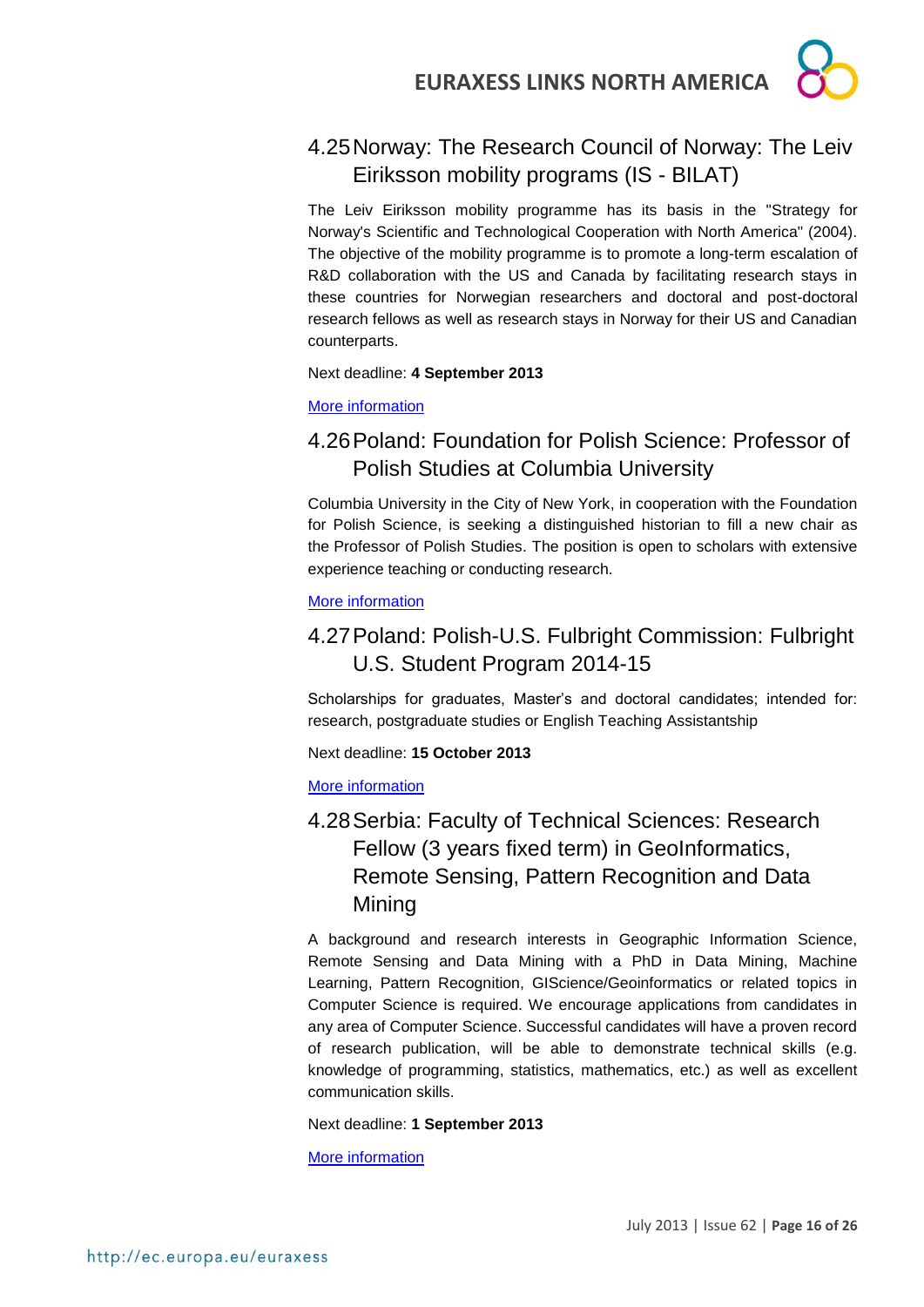<span id="page-16-0"></span>4.29Slovakia: National Scholarship Program of the Slovak Republic: Study/Research stay for PhD students  $(1 - 12$  months)

Applicants can apply for the scholarship in the following research fields: natural sciences, technical sciences, medicine, agricultural sciences, social sciences, humanities and arts.

Next deadline: **31 October 2013**

#### [More information](http://grants.saia.sk/Pages/ProgramDetail.aspx?Program=298)

### <span id="page-16-1"></span>4.30Slovakia: National Scholarship Program of the Slovak Republic: Lecture/Research stay for university teachers, researchers and artists  $(1 – 12)$ months)

Applicants can apply for the scholarship in the following research fields: natural sciences, technical sciences, medicine, agricultural sciences, social sciences, humanities and arts.

Next deadline: **31 October 2013**

[More information](http://grants.saia.sk/Pages/ProgramDetail.aspx?Program=299)

<span id="page-16-2"></span>4.31Sweden: The Swedish Research Council Formas: Call for supporting sustainable development in lowincome countries - mobility grants for young researchers

The purpose of the mobility grant is to encourage young researchers who have recently been awarded their doctoral degrees to broaden their horizons and visit new research environments. It is expected that they will develop their academic careers, including learning new tools, working on research questions with a different focus and expanding their networks.

#### Next deadline: **30 September 2013**

#### [More information](http://www.formas.se/en/Financing/Calls-For-Proposals/Aktuella/Call-for-supporting-sustainable-development-in-low-income-countries---mobility-grants-for-young-researchers/)

### <span id="page-16-3"></span>4.32Sweden: The Swedish Research Council Formas: Grants for environmental toxicology research with activities in collaboration with the Swedish Toxicology Sciences Institute (SweTox)

Grants can be given to researchers at Swedish universities, university colleges or research institutes. The main applicant should have at least associate professor competence and experience from project and group management. Co-applicants must be senior researchers from more than one university, university college or research institute.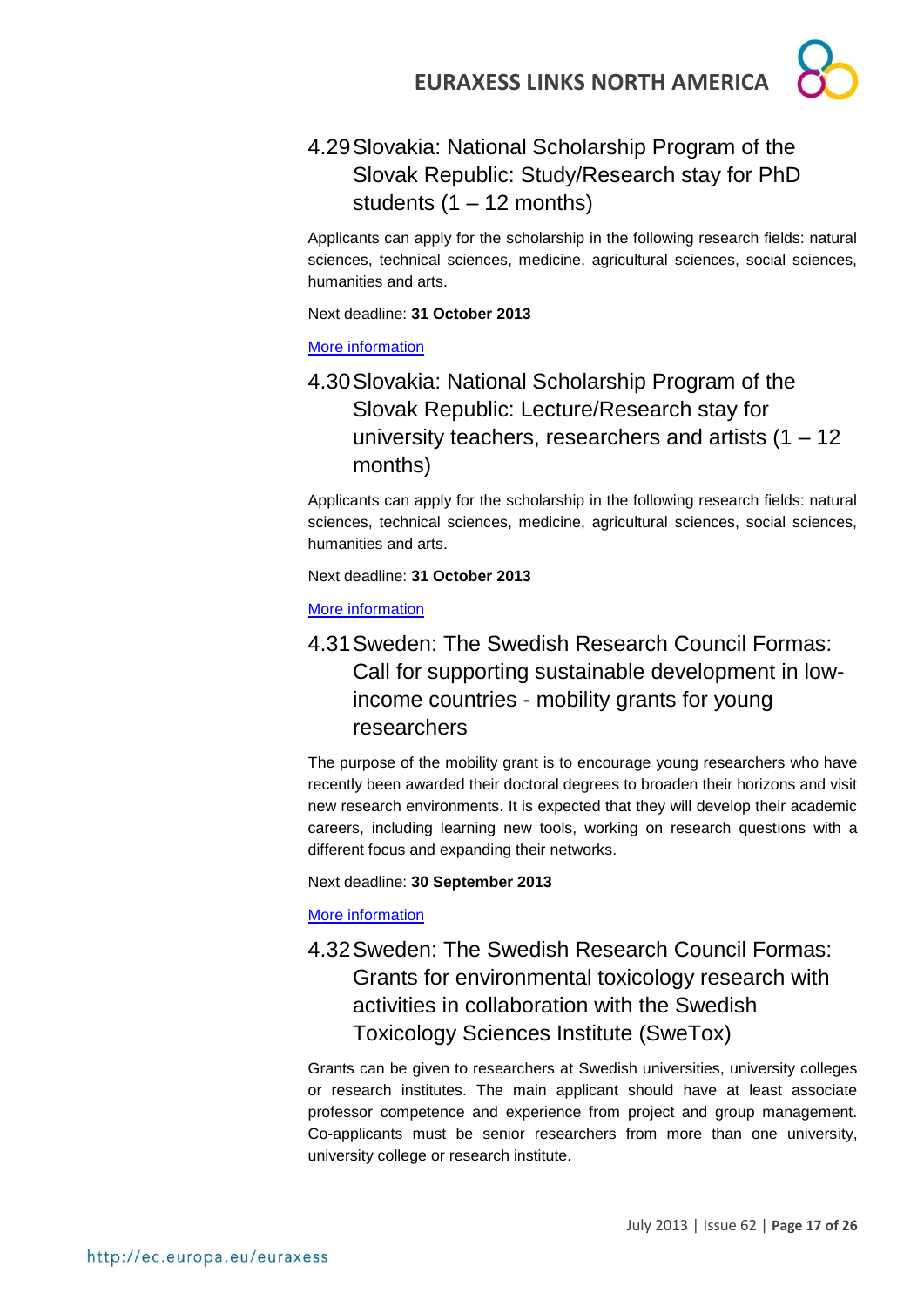#### Next deadline: **1 October 2013**

#### [More information](http://www.formas.se/en/Financing/Calls-For-Proposals/Aktuella/Grants-for-environmental-toxicology-research-with-activities-in-collaboration-with-the-Swedish-Toxicology-Sciences-Institute-SweTox/)

### <span id="page-17-0"></span>4.33Sweden: Swedish Research Council: Calls for proposals

- Grants for Distinguished Professors (deadline: 10 September 2013)
- Grants for Distinguished Young Researchers (deadline: 10 September 2013)
- Doctoral program in ageing and health (deadline: 13 September 2013)
- Framework grant in ageing and health (deadline: 13 September 2013)
- Framework Grant in infections and antibiotics (deadline: 13 September 2013)
- Doctoral program in infections and antibiotics (deadline: 13 September 2013)
- Framework grant in Nuclear Energy Research (deadline: 27 September 2013)

#### [More information](http://www.vr.se/inenglish/researchfunding/applyforgrants/callforproposals.4.ead945b11f699b5085800013700.html)

### <span id="page-17-1"></span>4.34Switzerland: Swiss National Science Foundation: International Exploratory Workshops

The International Exploratory Workshops of the Swiss National Science Foundation (SNSF) enable researchers working in Switzerland to organise workshops with partners from abroad. The workshops can last between two and five days. Up to 30 participants from different institutions can participate. However, the SNSF will fund a maximum of ten researchers. The seminar is to take place in Switzerland, but exceptions can be granted if justified.

Next deadline: **9 October 2013**

#### [More information](http://www.snf.ch/E/international/worldwide/international-exploratory-workshops/Pages/default.aspx)

### <span id="page-17-2"></span>4.35Switzerland: CERN: Fellowship and Graduate Engineering Training (GET)

Have you recently graduated from university or an advanced technical institute? Are you interested in working for one or two years in an international environment at the forefront of research? In which case, you may be interested in CERN's Fellowship Programme. Within the Fellowship Programme, we have integrated a Graduate Engineering Training (GET) scheme for engineering graduates who are looking for professional experience in a wide range of engineering and technical fields.

#### Next deadline: **2 September 2013**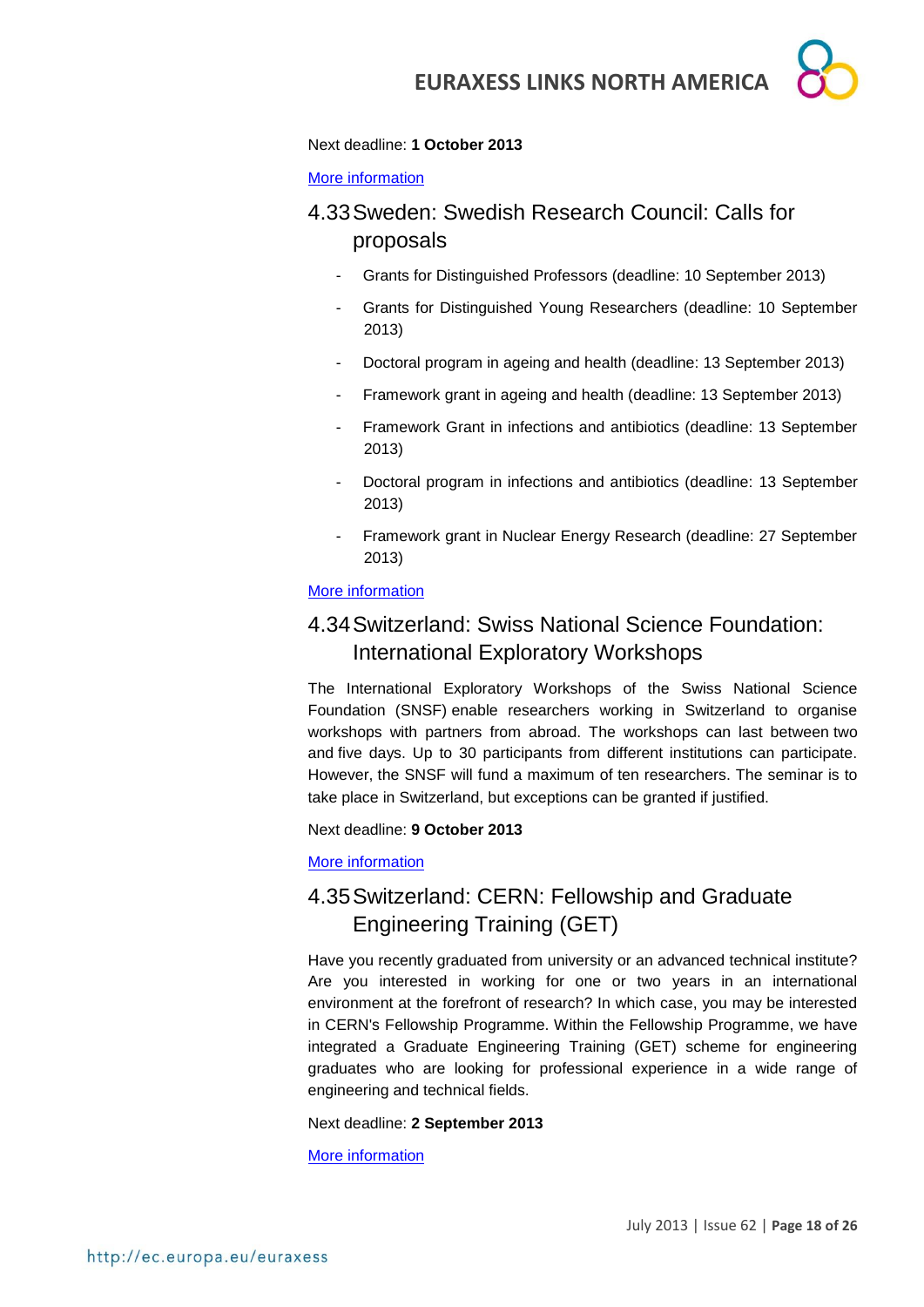### <span id="page-18-0"></span>4.36Switzerland: CERN – Fellowship Program

In 2009, CERN introduced a new 'Graduate Engineering Training (GET)' scheme. CERN is already well-established as a central and vital force in the physics community, but CERN also offers outstanding possibilities for training and work experience in engineering fields. The aim of this scheme is to encourage Fellowship applications from talented engineers and should prove to be a positive step forward in showing CERN is not only an exciting place to work for physicists, but is also a leading employer in engineering fields.

#### Next deadline: **3 September 2013**

#### [More information](http://jobs.web.cern.ch/join-us/fellowship-programme)

### <span id="page-18-1"></span>4.37Turkey: The Scientific and Technological Research Council of Turkey (TUBITAK): Research Fellowship Program for Foreign Citizens

The Scientific and Technological Research Council of Turkey (TÜBİTAK) grants fellowships for international highly qualified PhD students and young postdoctoral researchers to pursue their research in Turkey in the fields of Natural Sciences, Engineering and Technological Sciences, Medical Sciences, Agricultural Sciences, Social Sciences and Humanities.

Next deadline: **11 October 2013**

[More information](http://www.tubitak.gov.tr/en/content-scope-of-the-support)

### <span id="page-18-2"></span>4.38Turkey: TUBITAK: Fellowships for Visiting Scientists and Scientists on Sabbatical Leave

In order to contribute to the improvement of human resources and the research in Natural Sciences, Engineering and Technology, Medical Sciences, Social Sciences and Humanities (\*) at Universities, Research Institutions and Industry in TURKEY, the eminent scientists/researchers are supported to visit to Turkey by giving seminars/conferences/lectures, or doing R&D activities.

Next deadline: **last working day of each month**

[More information](http://www.tubitak.gov.tr/en/scholarship/postdoctoral/international-programmes/content-2221-fellowships-for-visiting-scientists-and-scientists-on-sabbatical-leave)

### <span id="page-18-3"></span>4.39UK: Biotechnology and Biological Sciences Research Council (BBSRC): David Phillips fellowships

Aimed at scientists who have demonstrated high potential and who wish to establish themselves as independent researchers.

Next deadline: **23 October 2013**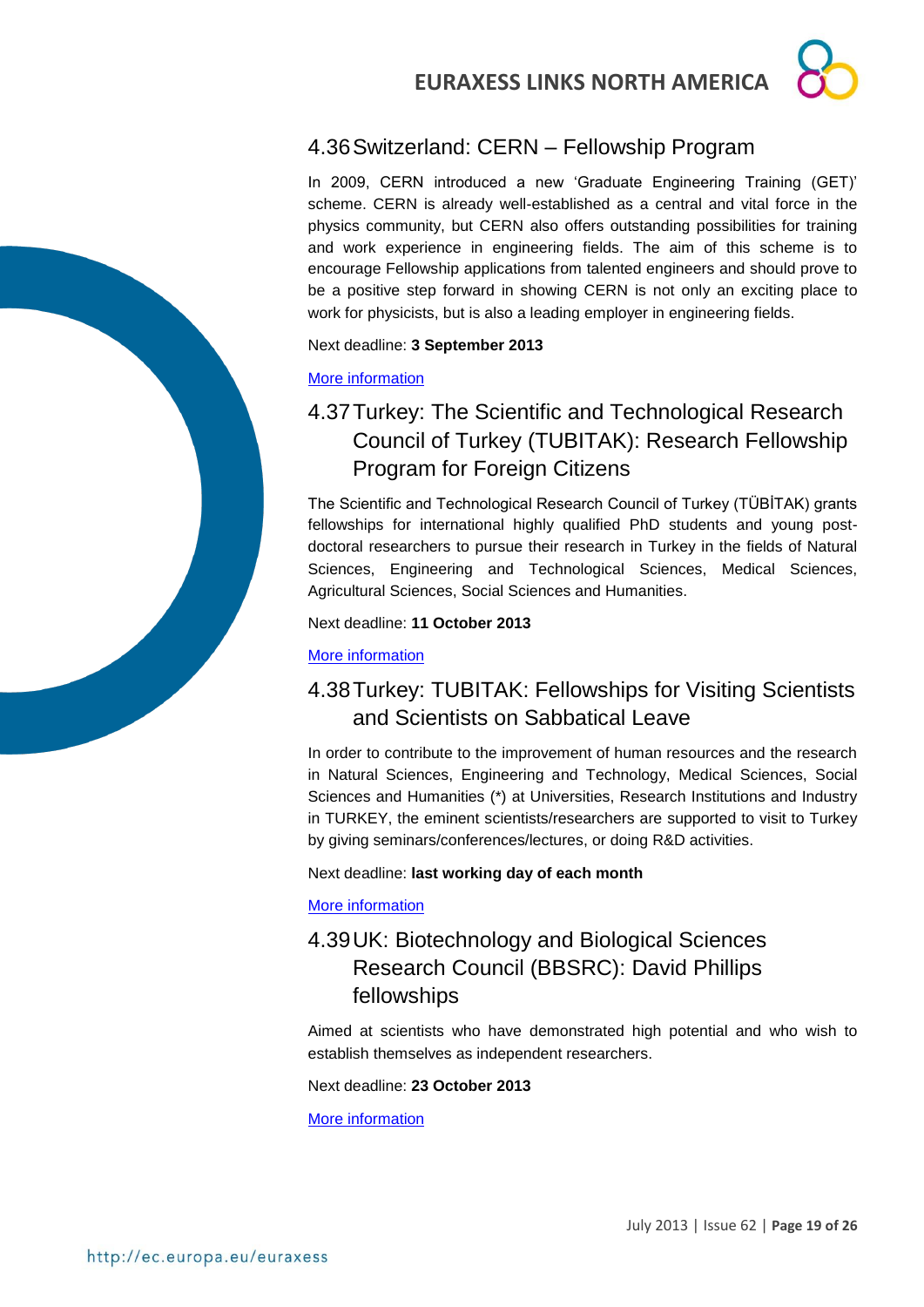### <span id="page-19-0"></span>4.40UK: Science and Technology Facilities Council (STFC): Ernest Rutherford Fellowship

The Ernest Rutherford Fellowship scheme was announced on 29 March 2011. The Fellowships will enable early career researchers with clear leadership potential to establish a strong, independent research programme. They will encourage talented researchers in UK universities to remain in the country and at the same time attract outstanding overseas researchers to the UK. This new scheme replaces and builds on STFC's Advanced Fellowship programme.

#### Next deadline: **26 September 2013**

#### [More information](http://www.stfc.ac.uk/1826.aspx)

### <span id="page-19-1"></span>4.41UK: Science and Technology Facilities Council (STFC): Returner Fellowships

Returner Fellowships are additional fellowships on top of the normal Ernest Rutherford Fellowship awards that can be awarded to outstanding candidates returning from a career break or from working outside academic research.

Next deadline: **26 September 2013**

#### [More information](http://www.stfc.ac.uk/1828.aspx)

### <span id="page-19-2"></span>4.42UK: Natural Environment Research Council (NERC): Independent Research Fellowships

The new scheme is designed to develop scientific leadership among the most promising early-career environmental scientists, by giving all Fellows five years' support, which will allow them sufficient time to develop their research programmes, and to establish international recognition.

#### Next deadline: **1 October 2013**

#### [More information](http://www.nerc.ac.uk/funding/available/fellowships/irf.asp)

### <span id="page-19-3"></span>4.43UK: Wellcome Trust: Training Fellowhips in Public Health and Tropical Medicine

This scheme provides researchers from low- and middle-income countries who are at an early stage in the establishment of their research careers - with opportunities for research experience and high-quality research training in public health and tropical medicine. Research should be aimed at understanding and improving public health and diseases of local, national and global relevance.

#### Next deadline: **27 September 2013**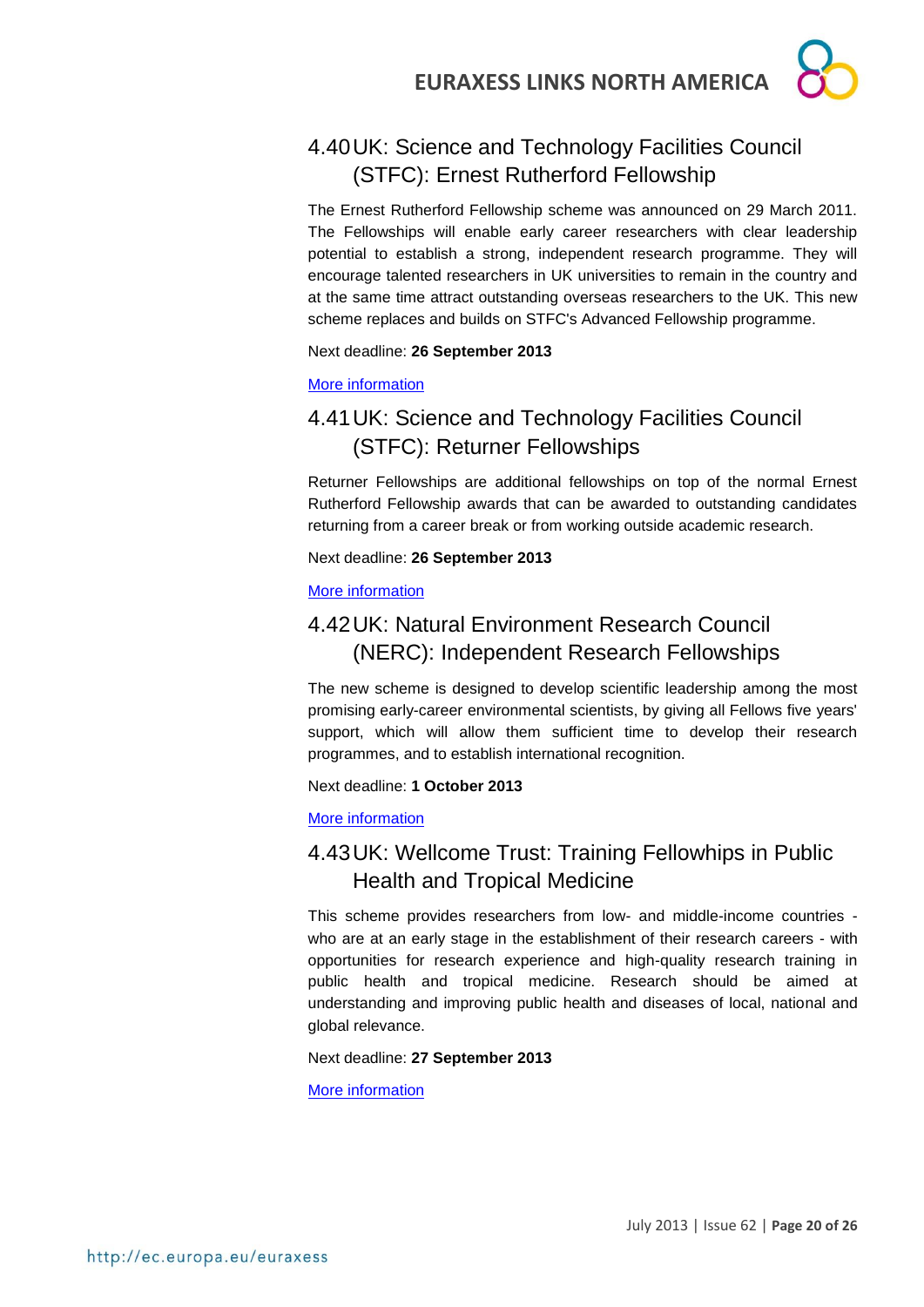### <span id="page-20-0"></span>4.44UK: Wellcome Trust: Senior Fellowships in Public Health and Tropical Medicine

This fellowship is the most senior of a series of career awards aimed at building sustainable capacity in areas of research that have the potential for increasing health benefits for people and their livestock in low- and middle-income countries.

#### Next deadline: **20 September 2013**

#### [More information](http://www.wellcome.ac.uk/Funding/Biomedical-science/Funding-schemes/Fellowships/Public-health-and-tropical-medicine/WTD025884.htm)

### <span id="page-20-1"></span>4.45UK: Wellcome Trust: Intermediate Clinical **Fellowships**

This scheme is for medical, dental, veterinary or clinical psychology graduates who have had an outstanding start to their research career. It will enable successful candidates to continue their research interests at a postdoctoral level in an appropriate unit or clinical research facility.

#### Next deadline: **4 October 2013**

#### [More information](http://www.wellcome.ac.uk/Funding/Biomedical-science/Funding-schemes/Fellowships/Clinical-fellowships/WTD004402.htm)

### <span id="page-20-2"></span>4.46UK: Wellcome Trust: Senior Research Fellowships in Basic Biomedical Sciences

This scheme provides support for outstanding postdoctoral scientists based in academic institutions in the UK and Republic of Ireland (RoI). Candidates are expected to have an excellent track record in their scientific field and be able to demonstrate their ability to carry out independent research.

#### Next deadline: **20 September 2013**

#### [More information](http://www.wellcome.ac.uk/Funding/Biomedical-science/Funding-schemes/Fellowships/Basic-biomedical-fellowships/WTD004442.htm)

### <span id="page-20-3"></span>4.47UK: Wellcome Trust: Senior Research Fellowships in Clinical Science

This scheme provides support for clinical investigators to further develop their research potential and to establish themselves as leading investigators in clinical academic medicine.

#### Next deadline: **20 September 2013**

#### [More information](http://www.wellcome.ac.uk/Funding/Biomedical-science/Funding-schemes/Fellowships/Clinical-fellowships/WTD004445.htm)

### <span id="page-20-4"></span>4.48UK: Wellcome Trust: Sir Henry Wellcome Postdoctoral Fellowships

This fellowship provides a unique opportunity for the most promising newly qualified postdoctoral researchers to make an early start in developing their independent research careers, working in the best laboratories in the UK and overseas.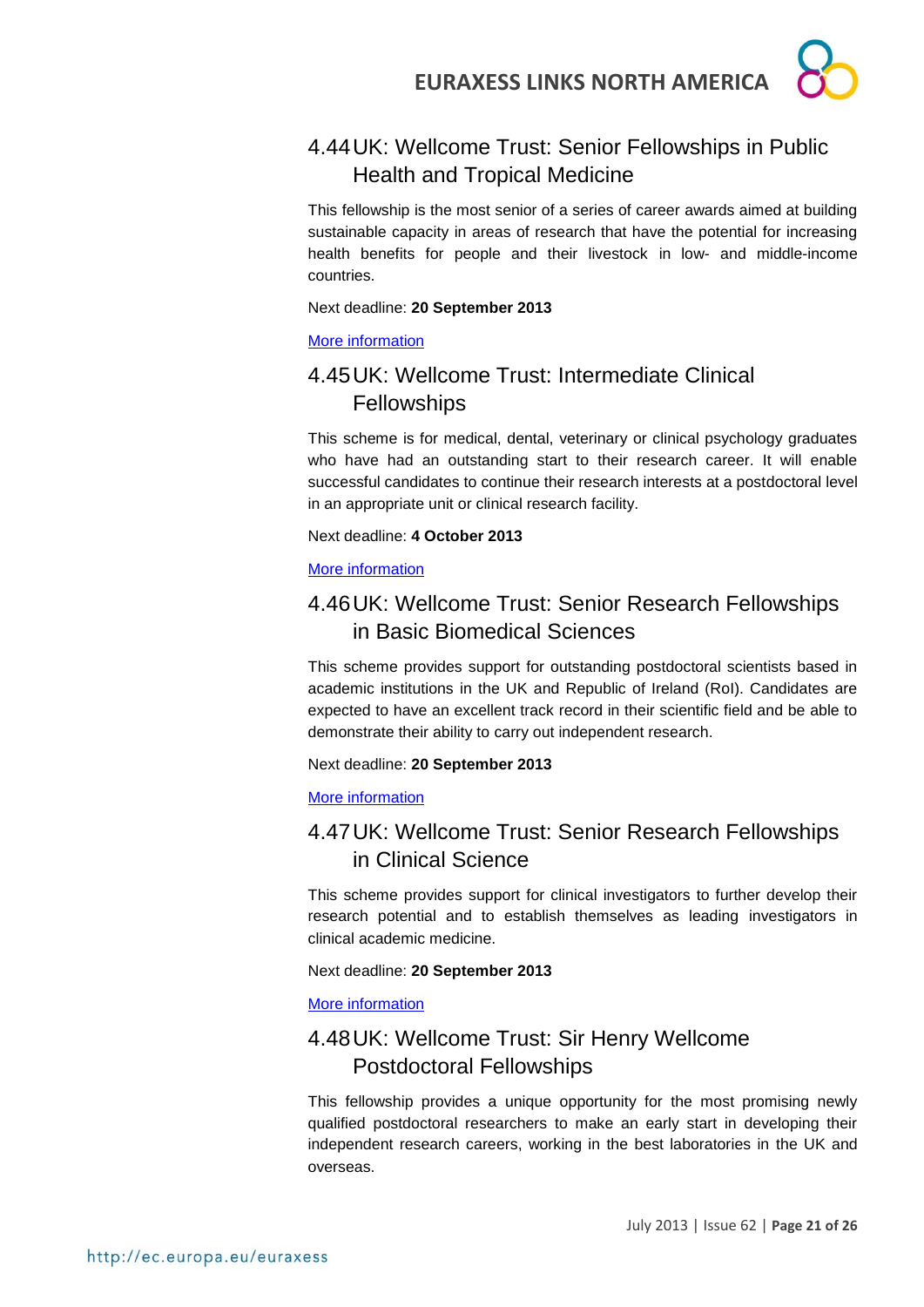#### Next deadline: **27 September 2013**

[More information](http://www.wellcome.ac.uk/Funding/Biomedical-science/Funding-schemes/Fellowships/Basic-biomedical-fellowships/WTX033549.htm)

#### <span id="page-21-0"></span>4.49UK: Wellcome Trust: Career Re-entry Fellowships

This scheme is for postdoctoral scientists who have recently decided to recommence a scientific research career after a continuous break of at least two years. It gives such scientists the opportunity to return to high-quality research, with the potential to undertake refresher or further training.

Next deadline: **27 September 2013**

[More information](http://www.wellcome.ac.uk/Funding/Biomedical-science/Funding-schemes/Fellowships/Basic-biomedical-fellowships/WTD004380.htm)

# <span id="page-21-1"></span>**5 Jobs**

### <span id="page-21-2"></span>5.1 EURAXESS Portal

The EURAXESS portal provides links to information helpful with researchers' international mobility.

For research careers and information on career and grant opportunities in science and technology in European countries, visit the [EURAXESS Jobs](http://ec.europa.eu/euraxess/index.cfm/jobs/index) website. You will find over 8000 open positions in different research fields available each day.

For access to a network of Service Centers providing free of charge assistance to researchers across Europe and Associated Countries, visit [EURAXESS](http://ec.europa.eu/euraxess/index.cfm/services/index)  [Services.](http://ec.europa.eu/euraxess/index.cfm/services/index) Services include information on entry conditions for non-European citizens, accommodation, taxes, social security, schools for children, etc.

For information about researchers' and employers' rights and obligations, visit [EURAXESS Rights.](http://ec.europa.eu/euraxess/index.cfm/rights/index) You will find out which research organizations signed the Charter and the Code and also more about the social security and pension regulations at the EU and member states' level.

For information about networks of European and non-European researchers in North America, India, China, Japan, ASEAN and Brazil, visit [EURAXESS Links.](http://ec.europa.eu/euraxess/index.cfm/links/index/)

[Online Jobs and Fellowships](http://ec.europa.eu/euraxess/index.cfm/links/eurRes/north_america) on the EURAXESS Links North America website. Research organisations (public and private) can upload their job vacancies located in Canada and the US. It is free of charge.

#### <span id="page-21-3"></span>5.2 Other Research Career Sites

<span id="page-21-4"></span>5.2.1 USA

[Science careers from the Science journal](http://sciencecareers.sciencemag.org/)

The Chronicle of Higher Education Careers Service:<http://chronicle.com/jobs/>

[W. F. Albright Institute of Archeological Research](http://www.aiar.org/fellowships.html#list)

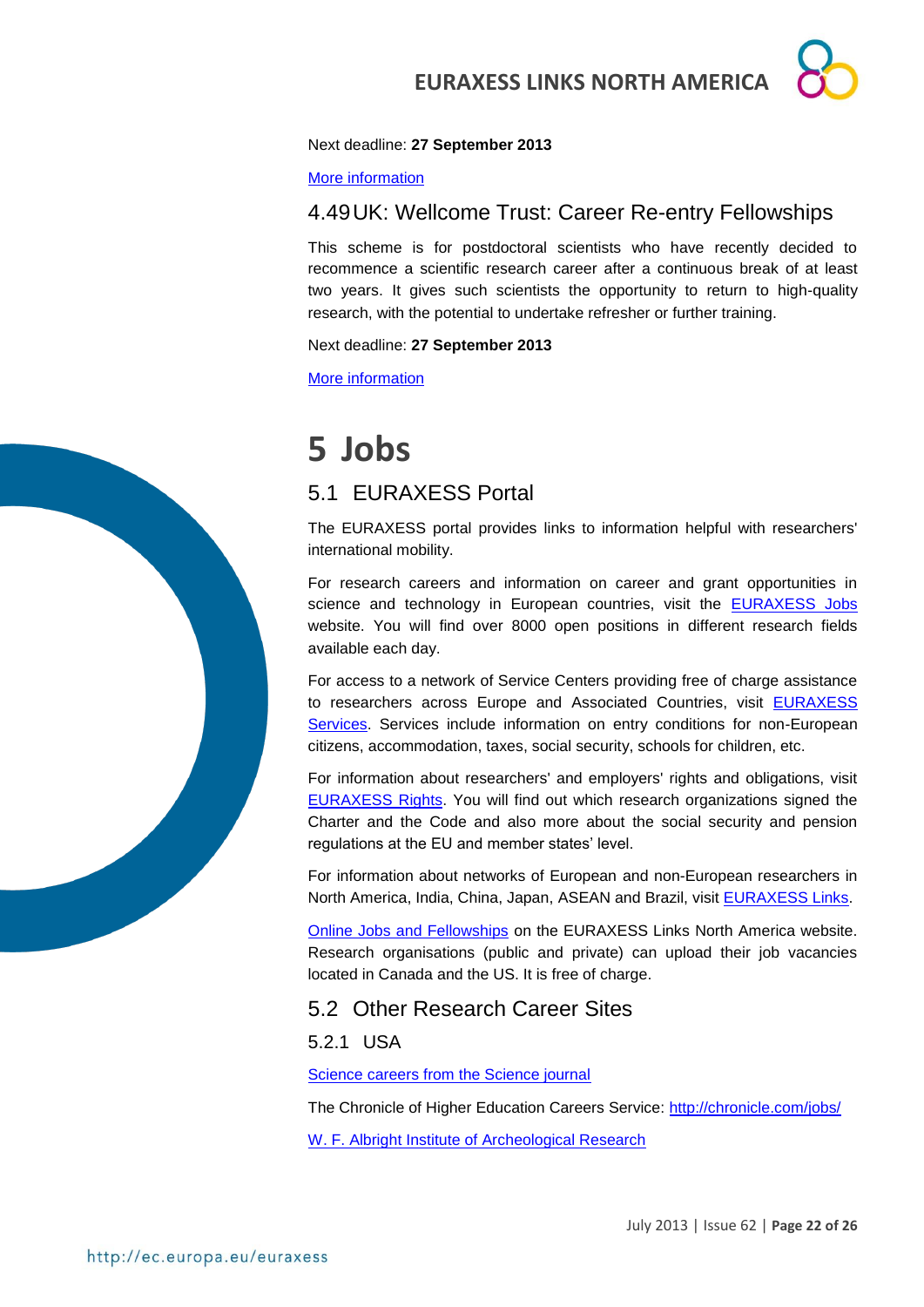The Albright annually provides up to \$325,000 in fellowships and awards to 32 recipients. In addition, 32 Associate Fellows including Senior, Post-Doctoral, and Research Fellows receive funding from other sources.

Next deadline: **1 October 2013**

#### <span id="page-22-0"></span>5.2.2 Canada

Career opportunities in Canada: [National Research Council Canada](http://www.nrc-cnrc.gc.ca/eng/careers/index.html)

and

[ERA-Can](http://www.era-can.ca/en/Opportunities_In_Canadian_Programs_22/Opportunities_In_Canadian_Programs_10) (The European Research Area and Canada)

#### <span id="page-22-1"></span>5.2.3 Europe

Find A Postdoc:<http://www.findapostdoc.com/>

Find Scholarships in Europe:<http://www.scholarshipportal.eu/>

Find PhDs in Europe:<http://www.phdportal.eu/>

Career.edu:<http://www.career.edu/index.php>

Academic Jobs EU: [http://www.academicjobseu.com](http://www.academicjobseu.com/)

Euro Science Jobs:<http://www.eurosciencejobs.com/>

The European Job Mobility Portal:<http://ec.europa.eu/eures/home.jsp?lang=en>

European Personnel Selection Office (EPSO): [http://europa.eu/epso/index\\_en.htm](http://europa.eu/epso/index_en.htm)

European Personnel Selection Office (EPSO), Non-permanent Posts: [http://europa.eu/epso/apply/today/temporary\\_en.htm](http://europa.eu/epso/apply/today/temporary_en.htm)

EMBO Excellence in Life Sciences: [EMBO](http://www.embo.org/)

EuroBrussels:<http://www.eurobrussels.com/>

Jobs at ITER:<http://www.iter.org/jobs>

Nature.jobs:<http://www.nature.com/naturejobs/index.html>

Jobs.ac.uk: [www.jobs.ac.uk](http://www.jobs.ac.uk/)

Research Jobs in the Netherlands:<http://www.academictransfer.org/>

[Research Jobs in Germany](http://www.germaninnovation.org/resources/faculty-and-researchers)

Scholarship Database of the German Academic Exchange Service (DAAD): <http://www.research-in-germany.de/44094/daad-funding-database.html>

Max-Planck Job offers:<http://www.mpg.de/jobboard>

Brainpower Austria:<http://www.brainpower-austria.at/>

Talent Scotland: [http://www.talentscotland.com](http://www.talentscotland.com/)

Elsevier Jobs:<http://www.recruitment.elsevier.com/register/default.aspx>

Job vacancies in Poland: [http://www.nauka.gov.pl/ministry/job-vacancies-in](http://www.nauka.gov.pl/ministry/job-vacancies-in-poland/)[poland/](http://www.nauka.gov.pl/ministry/job-vacancies-in-poland/)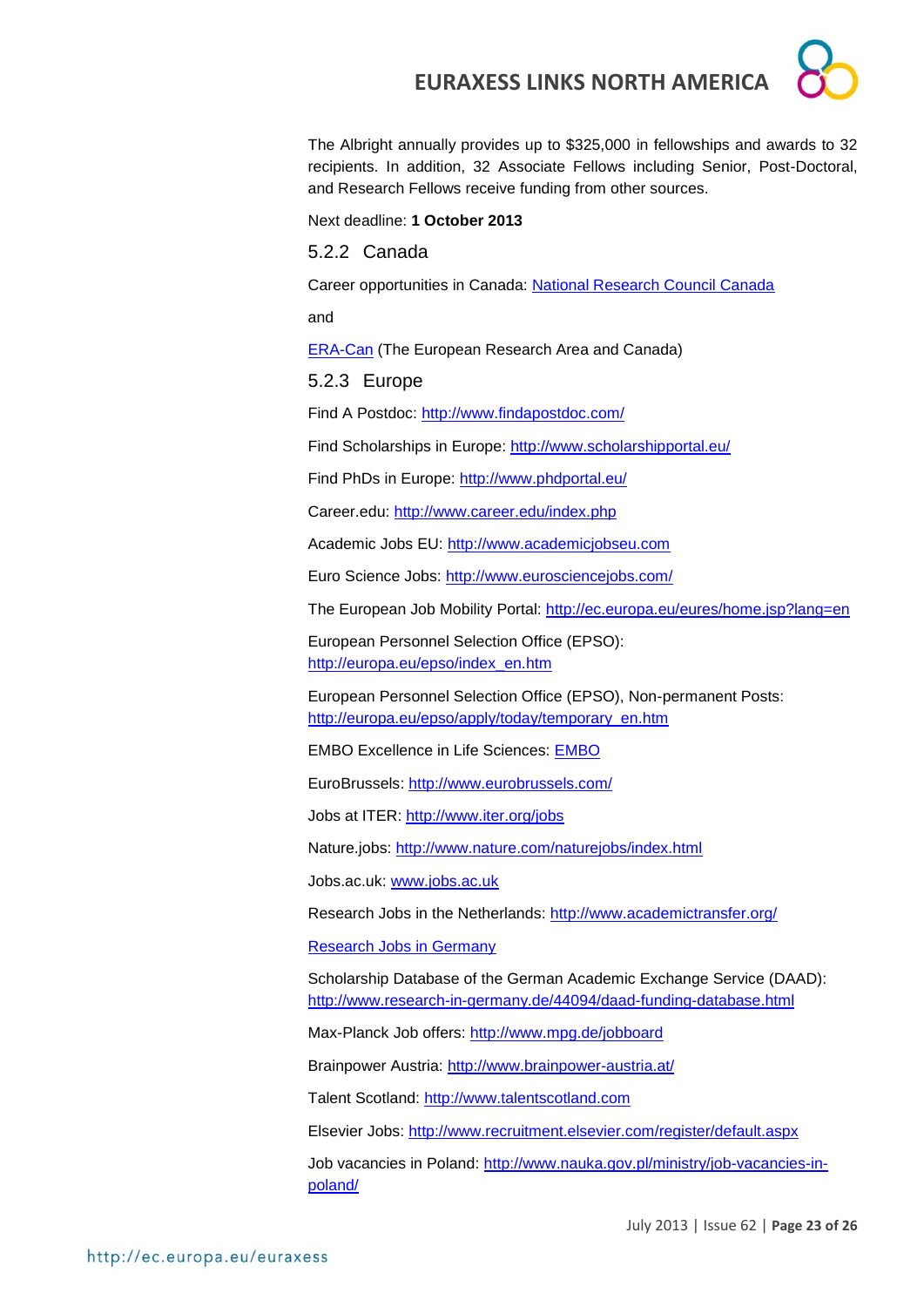# <span id="page-23-0"></span>**6 Events**

### <span id="page-23-1"></span>6.1 Europe: Forthcoming events

| <b>Event</b>                                                                                                                                        | <b>When</b>                            | <b>Where</b>                                                       | <b>Organized by</b>                                                                                                                                                                       | <b>Link to the</b><br>event |
|-----------------------------------------------------------------------------------------------------------------------------------------------------|----------------------------------------|--------------------------------------------------------------------|-------------------------------------------------------------------------------------------------------------------------------------------------------------------------------------------|-----------------------------|
| <b>Environment and</b><br><b>Health - Bridging</b><br>South, North, East and<br><b>West</b>                                                         | August 19-23                           | Basel, Switzerland                                                 | Swiss Tropical and Public<br><b>Health Institute</b>                                                                                                                                      | Link                        |
| European Society<br>of<br><b>Cardiology</b>                                                                                                         | 31 Aug 2013<br>04<br>Sep<br>÷.<br>2013 | Amsterdam,<br>Netherlands                                          | <b>ESC</b>                                                                                                                                                                                | Link                        |
| <b>XIIth International</b><br><b>Conference on</b><br><b>Molecular</b><br><b>Spectroscopy</b>                                                       | $8-12$<br>September                    | Kraków<br><b>Białka</b><br>$\qquad \qquad -$<br>Tatrzańska, Poland | <b>Materials</b><br>Faculty<br>of<br>Science and Ceramics,<br><b>AGH-University of</b><br>Science and Technology,<br>& Faculty of Chemistry,<br>University of Wrocław,<br>Wrocław, Poland | <b>Link</b>                 |
| <b>7thTransatlantic IP</b><br><b>Summer Academy</b>                                                                                                 | September 9,<br>2013                   | Alicante, Spain                                                    | <b>Bocconi University</b>                                                                                                                                                                 | Link                        |
| <b>3rd International</b><br><b>Conference, Molecular</b><br><b>Neurodegeneration:</b><br><b>Basic biology and</b><br>disease pathways               | $10 - 12$<br>September                 | Cannes, France                                                     | <b>BioMed Central</b>                                                                                                                                                                     | <b>Link</b>                 |
| 11th conference on<br><b>Computational</b><br><b>Methods in Systems</b><br><b>Biology (CMSB 2013)</b>                                               | $23 - 25$<br>September                 | Klosterneuburg,<br>Austria                                         | <b>IST Austria</b>                                                                                                                                                                        | Link                        |
| <b>Fifth International</b><br><b>Conference on</b><br>Environmental,<br><b>Industrial and Applied</b><br>Microbiology -<br><b>BioMicroWorld2013</b> | 2-4 October                            | Madrid, Spain                                                      | <b>FORMATEX</b><br>Research<br>Center                                                                                                                                                     | Link                        |
| <b>Science for the</b><br><b>Environment 2013</b>                                                                                                   | 3-4 October                            | Aarhus, Denmark                                                    | Aarhus University and the<br>Partnership for European<br>Environmental<br>Research<br>(PEER)                                                                                              | Link                        |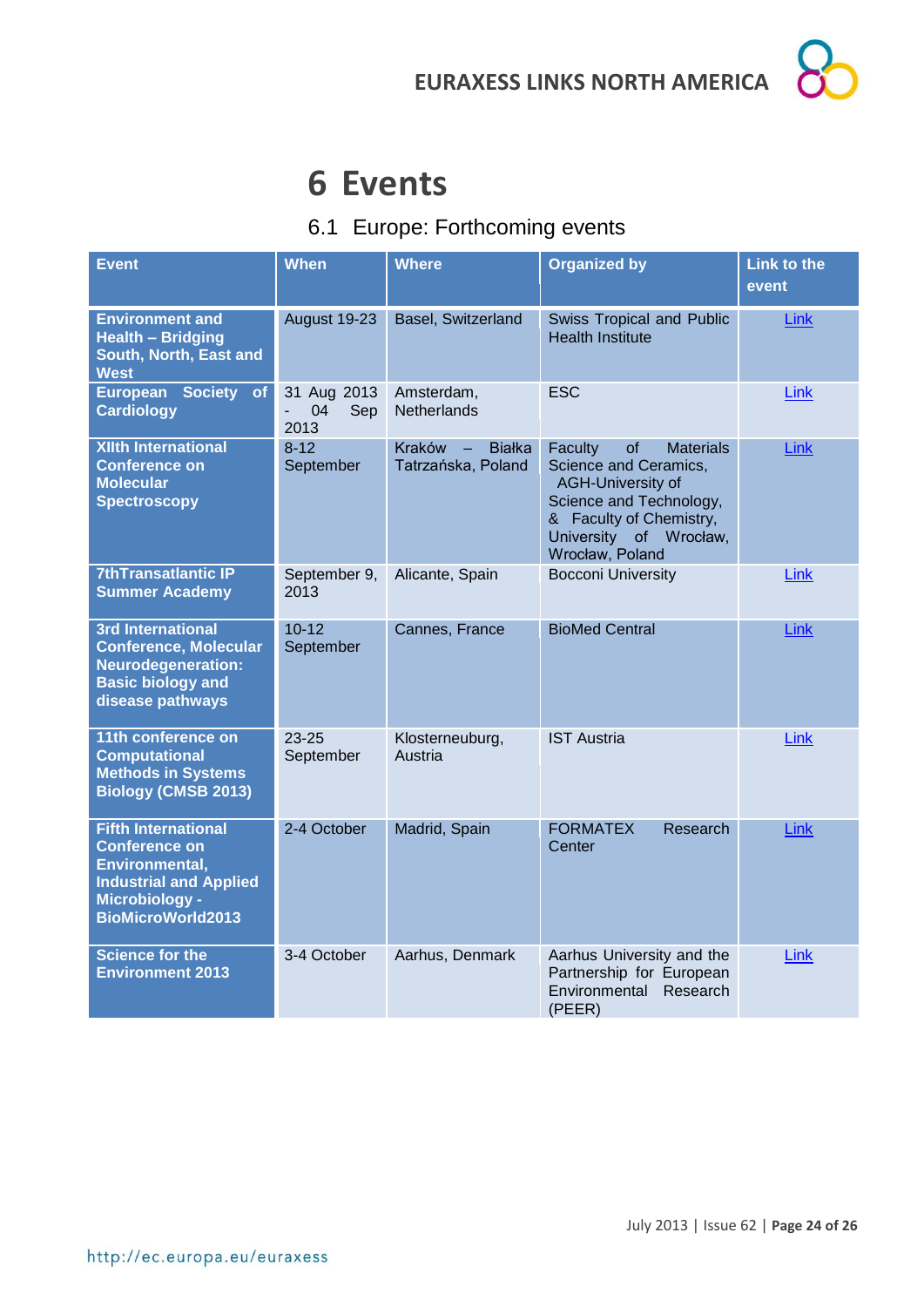

| <b>Event</b>                                                                                                                 | <b>When</b>                | <b>Where</b>                                           | <b>Organized by</b>                                                                           | <b>Link to the</b><br>event |
|------------------------------------------------------------------------------------------------------------------------------|----------------------------|--------------------------------------------------------|-----------------------------------------------------------------------------------------------|-----------------------------|
| <b>25th International</b><br><b>Conference on</b><br><b>Amorphous and</b><br><b>Nanocrystalline</b><br><b>Semiconductors</b> | <b>August 18 - 23</b>      | ON,<br>Toronto.<br>CAN                                 | University of Toronto                                                                         | Link                        |
| <b>10th International</b><br><b>Conference on Nitride</b><br><b>Semiconductors</b><br>(ICNS-10)                              | August 25                  | DC,<br>Washington<br><b>USA</b>                        | <b>Materials</b><br>Research<br>Society                                                       | <b>Link</b>                 |
| <b>ICCE 2013:</b><br><b>International</b><br><b>Conference &amp;</b><br><b>Exhibition on Clean</b><br><b>Energy</b>          | $9 - 11$<br>September      | Ottawa, ON, CAN                                        | International Academy<br><sub>of</sub><br><b>Minerals</b><br>Energy,<br>&<br><b>Materials</b> | Link                        |
| <b>53rd Interscience</b><br><b>Conference on</b><br><b>Antimicrobial Agents</b><br>and Chemotherapy<br>(ICAAC)               | $10 - 13$<br>September     | Colorado<br>Convention<br>Center in Denver,<br>CO, USA | American<br>Society<br>for<br>Microbiology                                                    | Link                        |
| <b>246th ACS National</b><br><b>Meeting &amp; Exposition</b>                                                                 | September<br>$8-$<br>12    | Indianapolis,<br>IN,<br><b>USA</b>                     | Chemical<br>American<br>Society                                                               | Link                        |
| <b>AIAA SPACE 2013</b><br><b>Conference &amp;</b><br><b>Exposition</b>                                                       | $10 - 12$<br>September     | San<br>Diego,<br>CA,<br><b>USA</b>                     | The American Institute of<br>Aeronautics<br>and<br>Astronautics                               | Link                        |
| <b>The Science of</b><br><b>Science</b><br><b>Communication II</b>                                                           | $23 - 25$<br>September     | Washington,<br>DC,<br><b>USA</b>                       | of<br>National<br>Academy<br><b>Sciences</b>                                                  | Link                        |
| <b>AAAR 32nd Annual</b><br><b>Conference</b>                                                                                 | September 30-<br>October 4 | Portland,<br>OR,<br><b>USA</b>                         | American Association for<br>Aerosol Research                                                  | <b>Link</b>                 |
| <b>ASCE 143rd Annual</b><br><b>Civil Engineering</b><br><b>Conference</b>                                                    | 10-12 October              | Charlotte,<br>NC.<br><b>USA</b>                        | <b>ASCE 143rd Annual Civil</b><br><b>Engineering Conference</b>                               | Link                        |

### <span id="page-24-0"></span>6.2 North America: Forthcoming events

# <span id="page-24-1"></span>**7 About EURAXESS Links North America**

EURAXESS Links North America is a network of thousands of European and non-European researchers, scientists, and scholars throughout North America. This multidisciplinary network includes members at all stages of their careers. It allows them to connect with each other and with Europe, ensuring that they are recognized as an important resource for European research whether they remain in the United States or return to Europe.

For further information about EURAXESS Links North America, please visit: [http://northamerica.euraxess.org.](http://northamerica.euraxess.org/)

To sign up for membership in our network, and in the virtual SINAPSE community of researchers abroad, please go to our website and click on the

.